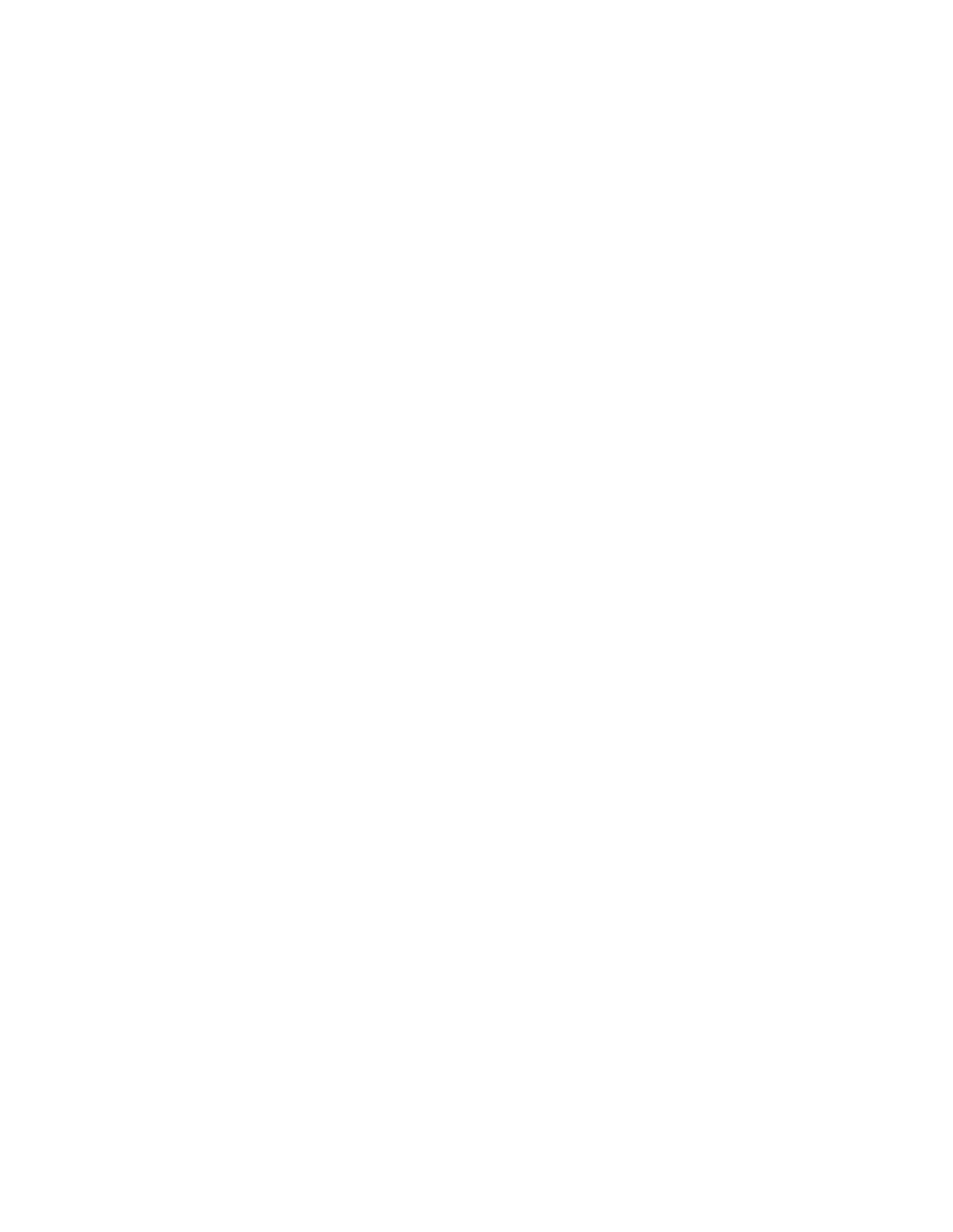## **Water Use of Texas Water Utilities**

*Biennial Report to the Texas Legislature* 

**Bech Bruun, Chairman**

**Kathleen Jackson, Member**

**Peter Lake, Member**

**Jeff Walker, Executive Administrator**

**January 1, 2017**

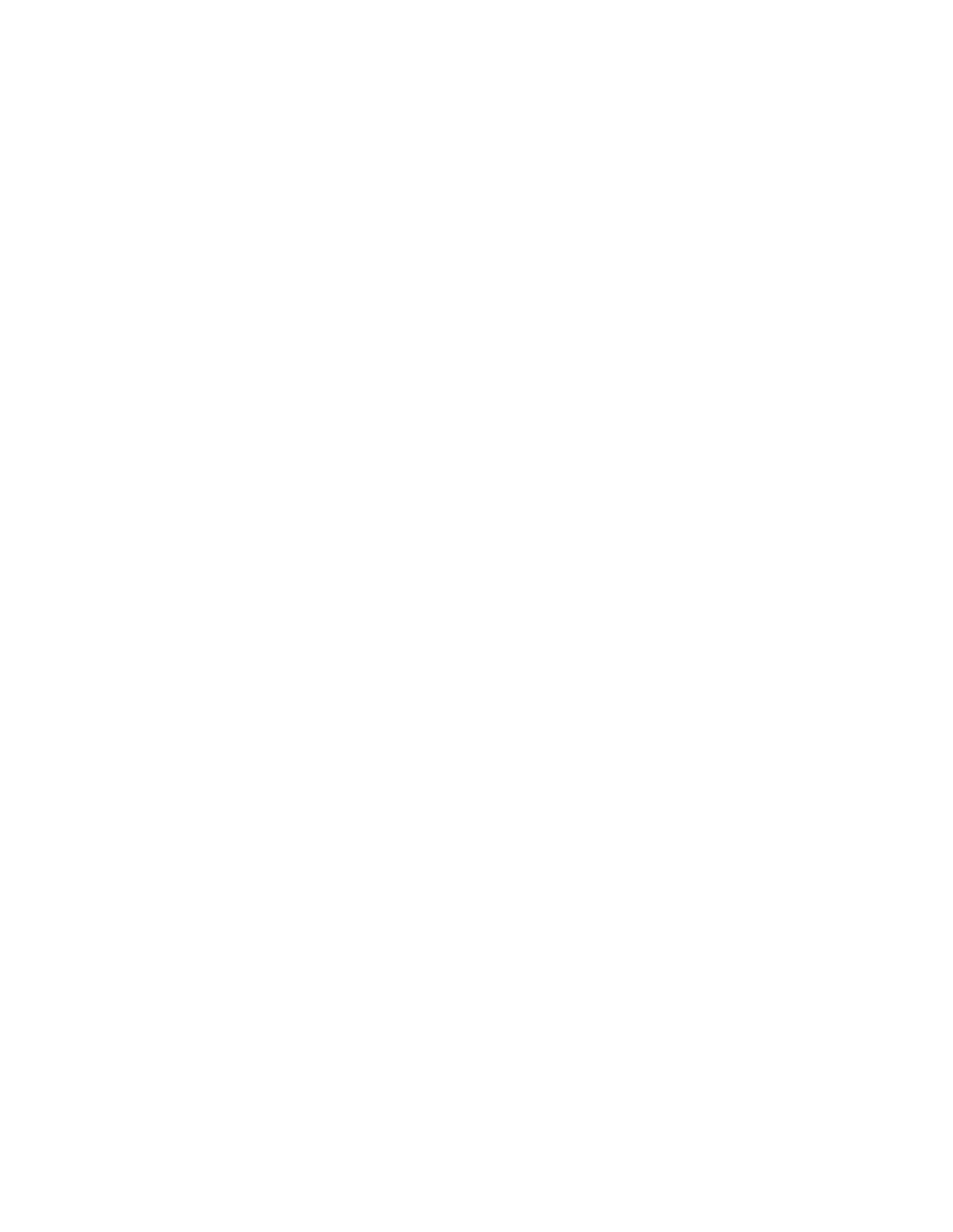### **Table of Contents**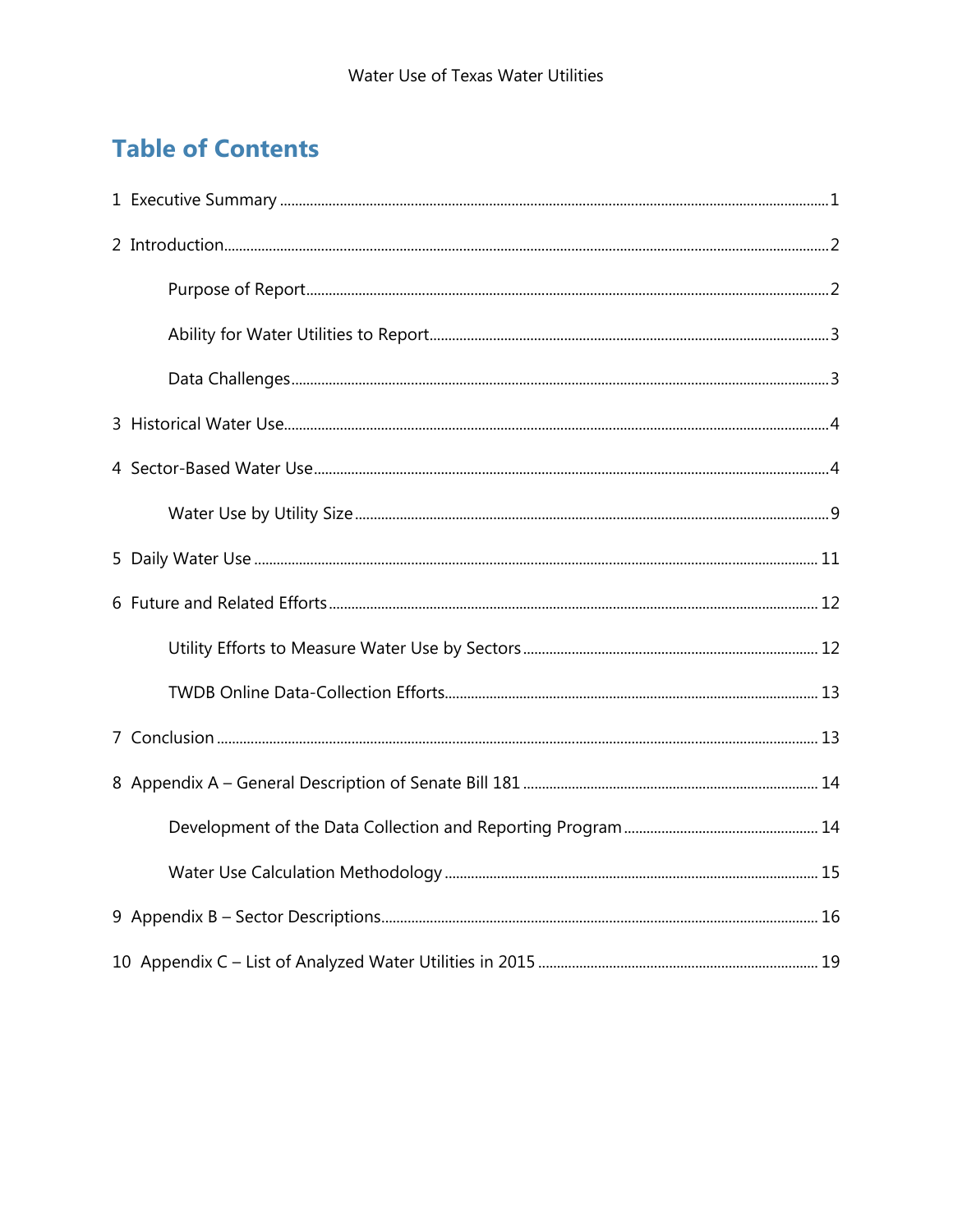## <span id="page-5-0"></span>**1 Executive Summary**

Texas' diminished water supplies during 2011, the worst single-year drought in the state's recorded history, reminded Texans of the importance of understanding how they use water. Both now and in the future, it is vital that Texans understand their water use so they can use it more efficiently.

In that same year, the 82nd Texas Legislature enacted Senate Bill 181, directing the Texas Water Development Board (TWDB) and the Texas Commission on Environmental Quality (TCEQ) to develop a uniform method for calculating water use and a related reporting program for municipalities and water utilities with more than 3,300 connections. In response to that legislation, the TWDB and TCEQ, in conjunction with the Water Conservation Advisory Council, developed *Guidance and Methodology for Reporting on Water Conservation and Water Use* for water utilities and the public (www.twdb.texas.gov/conservation/doc/SB181Guidance.pdf). The Guidance document sets out the necessary methods for calculating uniform water use.

Water utilities must use the methods prescribed in the Guidance document when they respond to the TWDB's annual Water Use Survey.

From the 2015 Water Use Survey of nearly all community public water systems in the state, more than 350 water utilities served more than 3,300 customer connections and were able to categorize their water use sufficiently to be analyzed in this report. Significant findings from these utilities include the following:

- On average, 57 percent of metered municipal water is delivered to single-family and multi-family residential customers.
- In general, as utilities become larger, the relative percentage of their metered water delivered to residential sectors decreases, and deliveries to non-residential sectors increase. The utilities were analyzed in four size categories; in the smallest category, residential sectors averaged 69 percent of total deliveries, while in the largest, an average of 48 percent of the deliveries went to residential connections.
- Nearly two-thirds of these utilities were municipality-owned, although all types of ownership were represented by at least one utility.
- While the average per-person volume of all metered water varied greatly between utilities, the average per-person volume of water delivered to residential customers varied much less.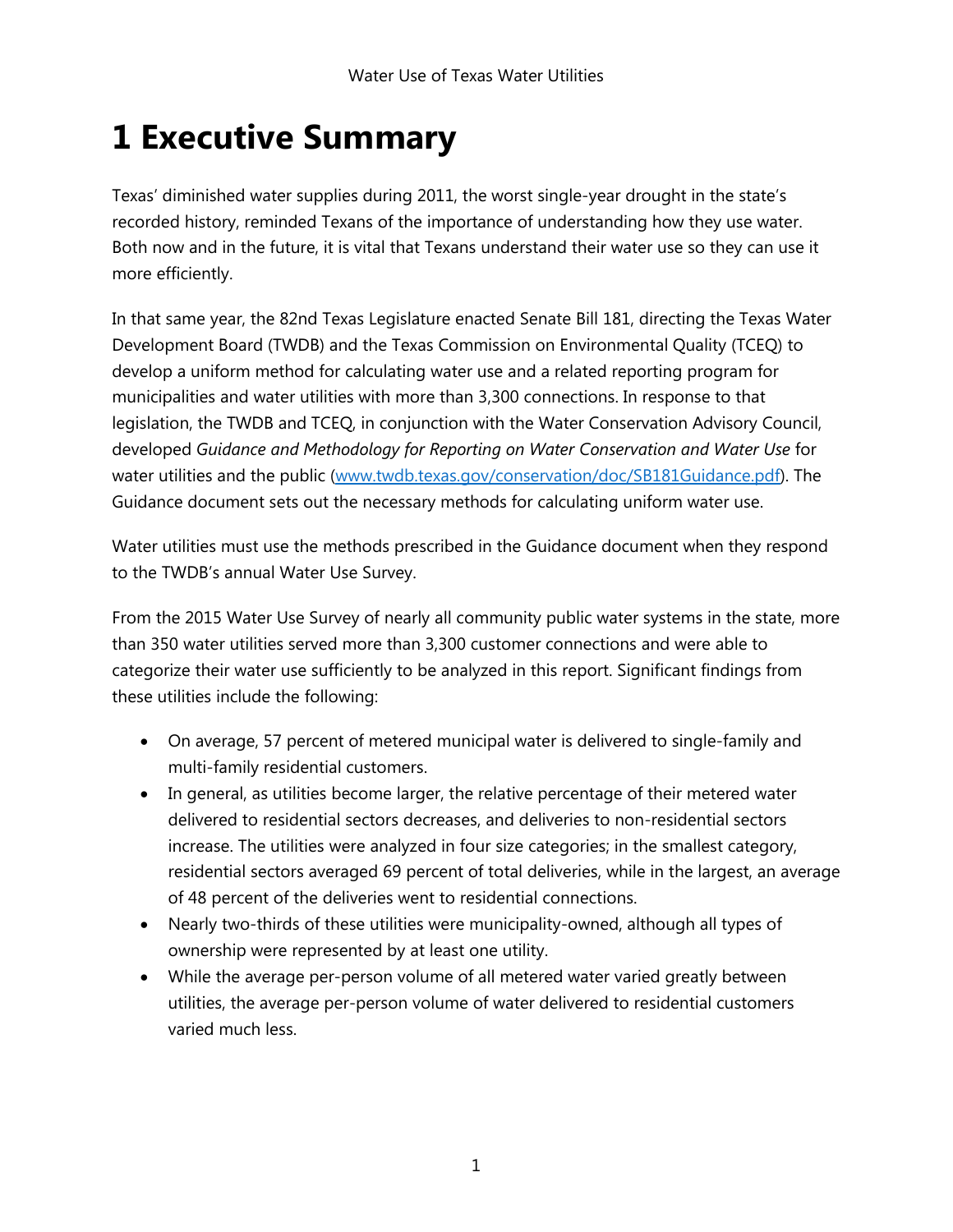This report finds that the pattern and volume of utility water usage can vary significantly, but there also appear to be commonalities that might allow utilities with similar customer profiles to share ideas and strategies regarding water conservation and drought management programs. In addition, more utilities are making progress in being able to categorize to whom they deliver water, and how much. With this knowledge, water utilities will be able to select the most appropriate conservation and/or drought management strategies, measure their implementation, and identify areas of further potential water savings.

## <span id="page-6-0"></span>**2 Introduction**

As documented in regional and state water plans, planning for the state's water supply is essential to avoid negative economic impacts and ensure the health and safety of the citizens of Texas. Of all the identified strategies to ensure future water supply, conservation is often the least expensive. In order for Texas water utilities to develop effective programs to save water, they must have a comprehensive understanding of how that water is used. Such understanding requires measuring water use and interpreting the meaning of those metrics. That necessary understanding is the basis of the Senate Bill 181 legislation and this biennial report (see Appendix A for a description of Senate Bill 181).

### <span id="page-6-1"></span>*Purpose of Report*

Sector-based reporting, the ability to report how much water was used by various customer sectors, can be highly beneficial to water providers by providing more specific information regarding customers and their usage. When utility water use data is limited to the total volume of water diverted and the population served, total gallons per capita per day is the default metric often used to evaluate performance. This can be misleading, however, because of highly variable water use profiles. It is important to keep in mind that the more detailed the information obtained per water use sector, the greater the understanding of how water is being used and where opportunities for conservation exist.

Detailed information about amounts of water delivered to the different customer sectors can be used by a utility for internal evaluation purposes and as a planning tool in evaluating their own conservation programs and system needs. In addition, such detailed information allows the utility to develop better targets and goals to be included in conservation plans and water utility profiles. Similarly, state planning efforts can benefit from higher resolution, sector-based water data that improves understanding of water use and conservation opportunities for various types of water use throughout the state.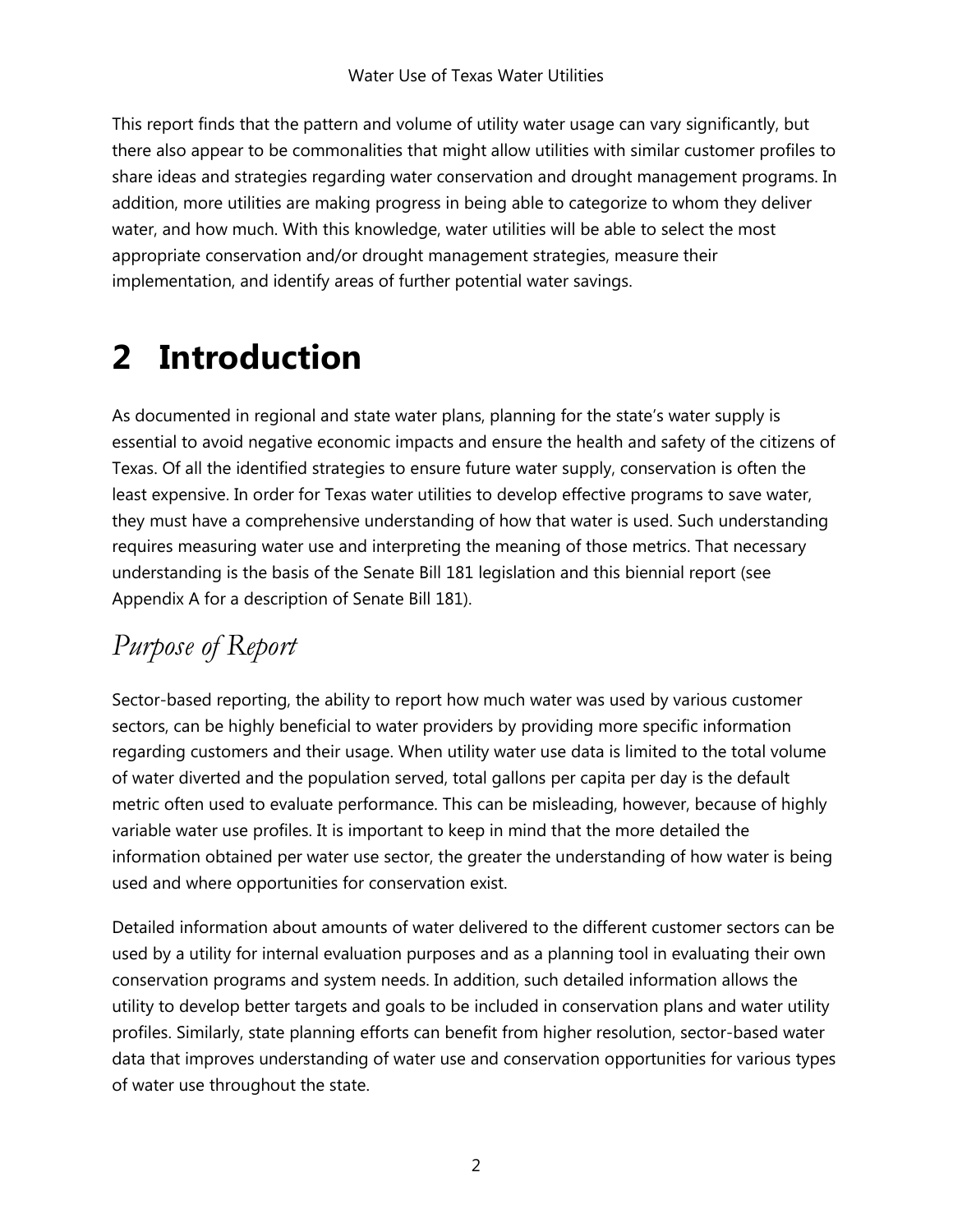## <span id="page-7-0"></span>*Ability for Water Utilities to Report*

The Texas Legislature and water professionals recognize that many utilities' customer accounting and billing systems may not be able to categorize their customers and their water use. While single-family residential accounts are generally easy to identify due to the small size of the meter, the institutional, commercial, and industrial customers are often grouped together. How the water is used within the institutional, commercial, and industrial sectors may not be distinguishable by the meter size or volume of water used by the customer. Because of the possible difficulties in reporting water use by the specified categories, Senate Bill 181 specified that the TCEQ may not adopt a rule requiring an entity to report data that is more detailed than a utility's existing billing system is able to produce directly (Texas Water Code §16.404). The TCEQ may, however, require that billing systems purchased after September 1, 2011, be capable of reporting such detailed information. Regardless of the replacement rate of billing systems, some water utilities in the state are already working to categorize their customers with existing billing systems.

### <span id="page-7-1"></span>*Data Challenges*

In the past, small water utilities have not needed to categorize their customers. Because of limited resources, sector-based water use reporting could be difficult and burdensome for them. This report utilizes the connection threshold of 3,300, therefore, limits the statewide analysis of water use to populations of roughly more than 9,900 persons. Many counties within the state of Texas do not have a single utility that meet this requirement, thus this report is better understood as an analysis of urban utility water use and not an overall picture of all water use.

The data from the TWDB's Water Use Survey used to prepare this report is self-reported, and the classification of customer accounts and the reporting of such information takes time for the utility to prepare. Analyzing changes over time becomes problematic when a utility responds one year but not the next, as this can show a decrease in sector volumes. Occasionally, utilities do not submit their annual reports. When that happens they are not eligible for TWDB funding or water right permits from TCEQ. However, as utilities grow accustomed to and improve the resolution of their sector-based data, apparent changes in sector volume over time may also be a result of a more accurate reclassification of the data.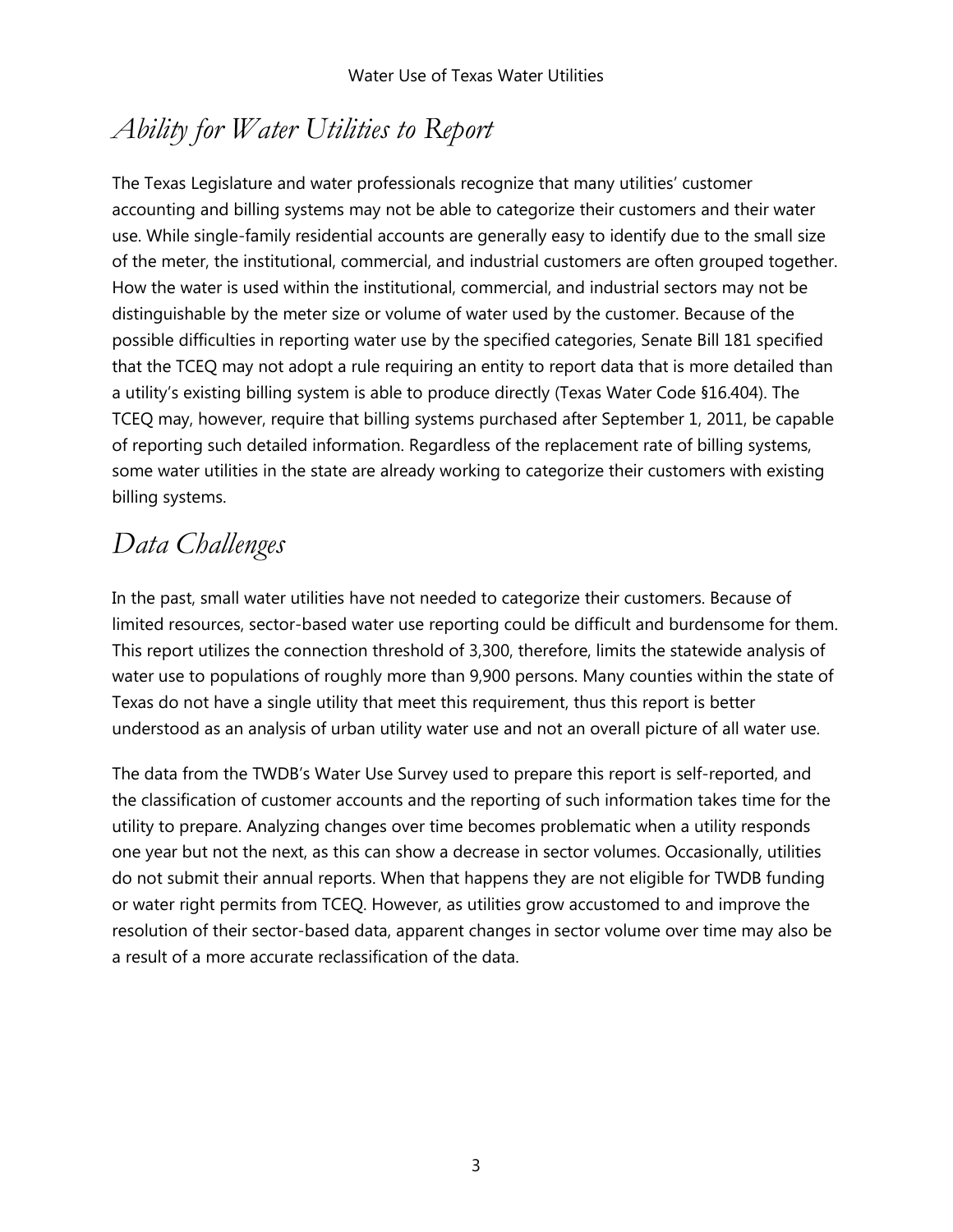## <span id="page-8-0"></span>**3 Historical Water Use**

Water use can vary significantly from year to year depending on weather. For that reason, it is beneficial to look at long-term trends over time. In 1999, reporting total water use data through the Water Use Survey became mandatory for water utilities, greatly increasing the reliability of water use data around the state. Overall, municipal water use peaked during the drought in 20[1](#page-8-2)1 (Figure 1).<sup>1</sup> Thereafter, municipal water use declined as the drought continued to 2014 and even after the drought receded.



### **Figure 1 – Municipal water use over time (in acre-feet per year)**

## <span id="page-8-1"></span>**4 Sector-Based Water Use**

Categorizing water use into six sectors first became standardized in the 2012 reporting year (see Appendix B for definitions of each sector). Between 2012 and 2015, water use within almost all sectors has remained relatively stable (Figure 2). However, water use for each category could have actually declined over time when accounting for utilities reclassifying water use within the "other" sector. The sector with the largest volume, the single-family sector, mimics the historical

<span id="page-8-2"></span><sup>1</sup> Municipal water use does not include water volumes sold to large manufacturing, mining, or steamelectric power facilities.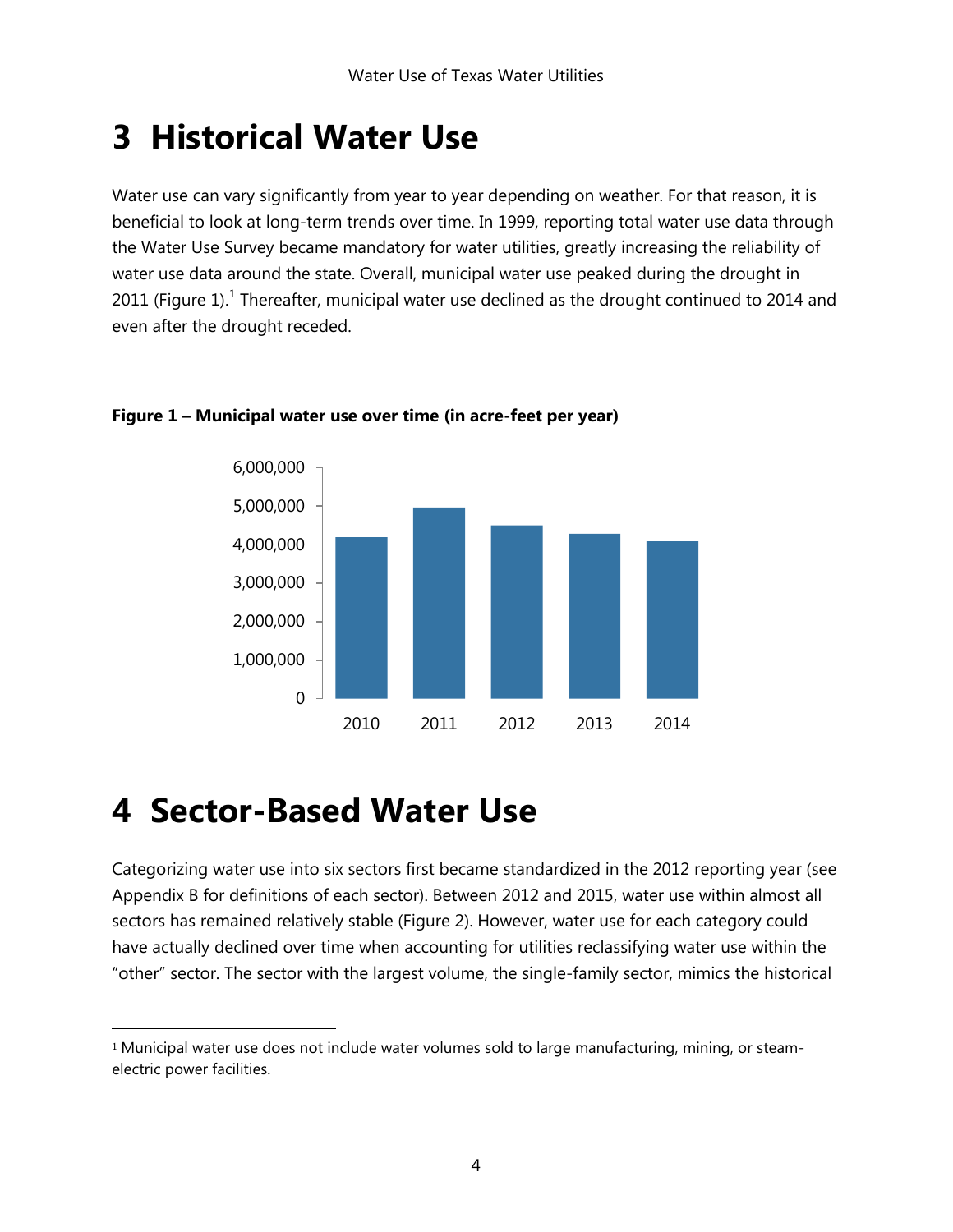total water use with a peak in volume in 2013 and then decreases each subsequent year. Over this same time period, the state's population as a whole grew by over 1.3 million people, or 5 percent.<sup>[2](#page-9-0)</sup>

A notable feature of the data is the "other" sector, in which every subsequent year has decreased in volume. An "Other" sector was initially included in the 2012 and 2013 water use surveys in order to capture water volumes from water systems that were not able to break out their water use. Beginning 2014, the Water Use Survey only includes legislation-specific categories. Starting with 2016 data, the online Water Use Survey will require utilities to categorize all metered water use into the appropriate sector. The decline in reported "other" sector water use reveals the improvement of categorization of water use over time.

<span id="page-9-0"></span><sup>2</sup> U.S. Census Bureau population estimates -

http://factfinder.census.gov/faces/tableservices/jsf/pages/productview.xhtml?src=bkmk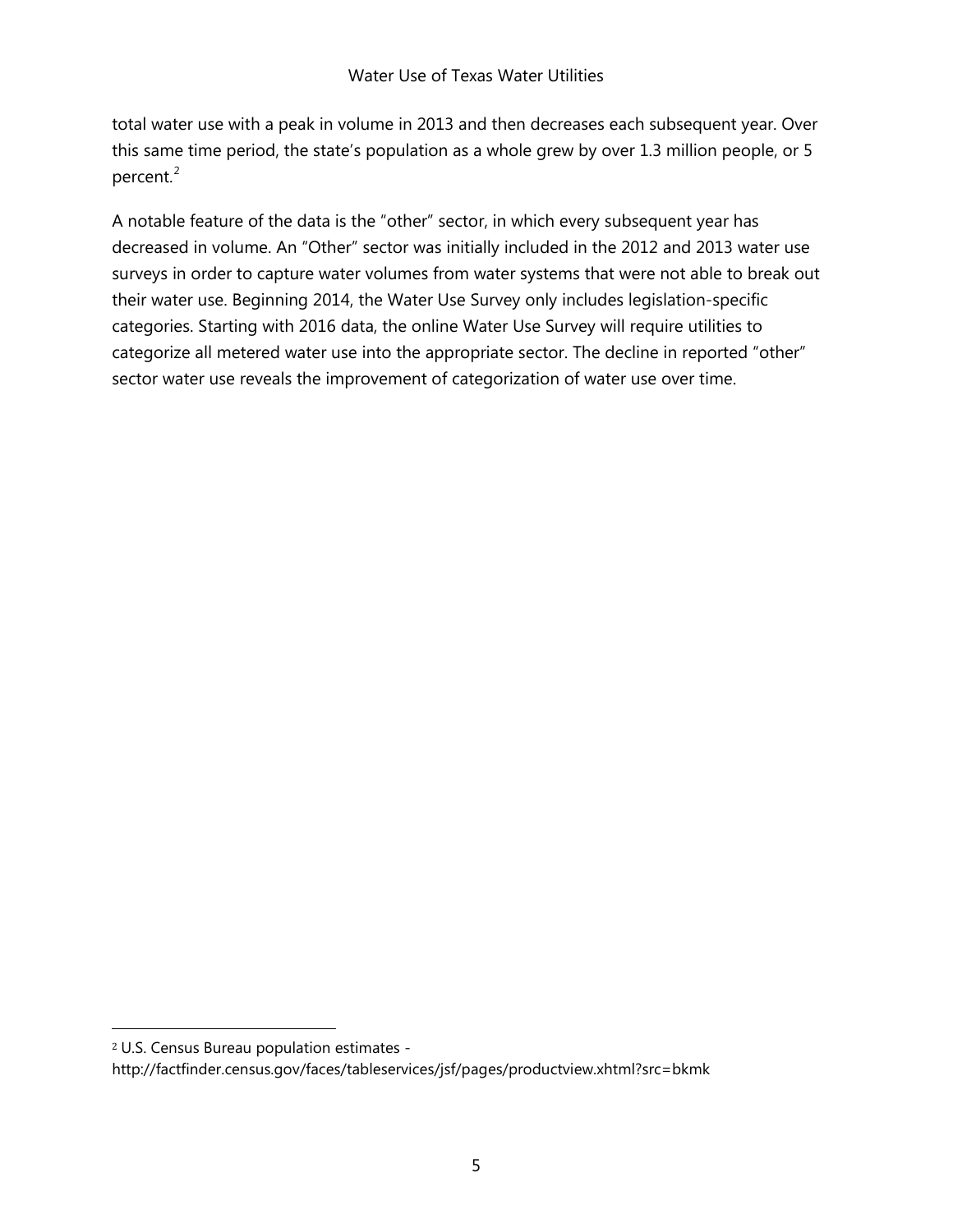

**Figure 2 – Historical sector-based water use (in billions of gallons)**

In 2015, TWDB sent annual water use surveys to more than 4,000 public water systems. Each water utility, whether municipal owned, a district, a water supply corporation, or an investorowned utility, may own one or more of the surveyed public water systems. Three hundred fiftythree utilities met the criteria of serving more than 3,300 connections (Figure 3). Nearly twothirds of these utilities were municipality owned, although all types of ownership were represented by at least one utility. Of the more than 350 utilities, 311 were able to categorize at least 90 percent of their metered water use into one or more of the water use categories (see Appendix C for a listing of all 353 utilities).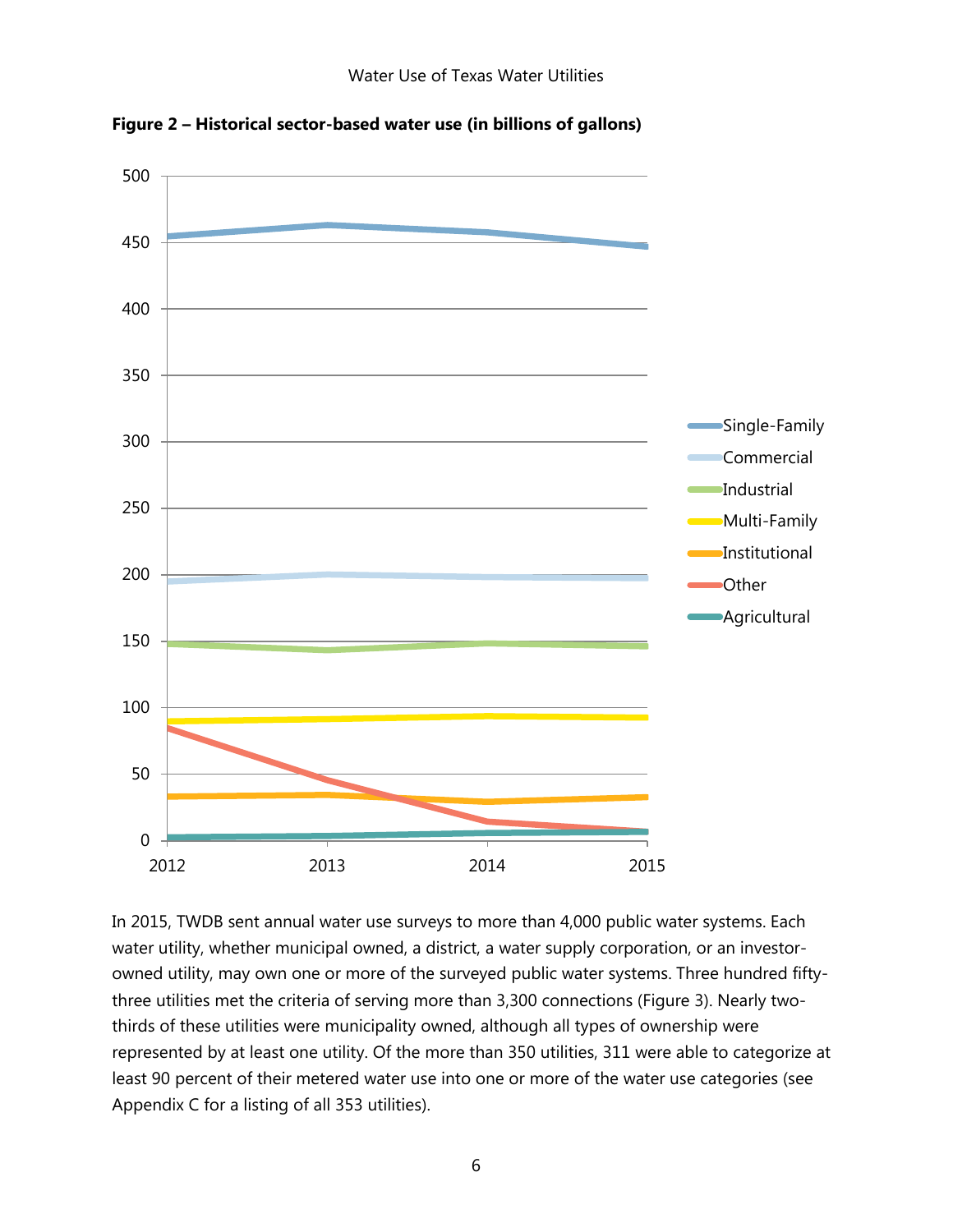#### Water Use of Texas Water Utilities



#### **Figure 3 – Analyzed water utilities by ownership type**

Over half of the metered water was delivered to residential customers consisting of single-family (47 percent) and multi-family (10 percent) customers (Figure 4). However, the multi-family volumes area likely under reported, as many utilities have historically included apartment complexes with the commercial accounts. "Other" water use, which includes uncategorized metered water use, still accounts for more water than agricultural use even at its lowest reported volume.

**Figure 4 – Sector-based water use (2015)** Sectors shown as a percentage of total metered water.



Between 2013 and 2015, reported single-family residential water use decreased significantly for utilities within urban counties and many suburban counties (Figure 5). This may, to some degree, reflect conservation and drought management efforts implemented during 2011 and the following years. Most notably the limits on outdoor landscape irrigation, generally applied to residential, commercial, and institutional customers; however, identifying a definitive cause of changes would require an analysis of each utility. Some changes in volume may also be a result of reclassification of water use, for instance, from commercial to institutional. Note that the 3,300 connection requirement limits any analysis on more rural counties around the state and the impact of their conservation efforts.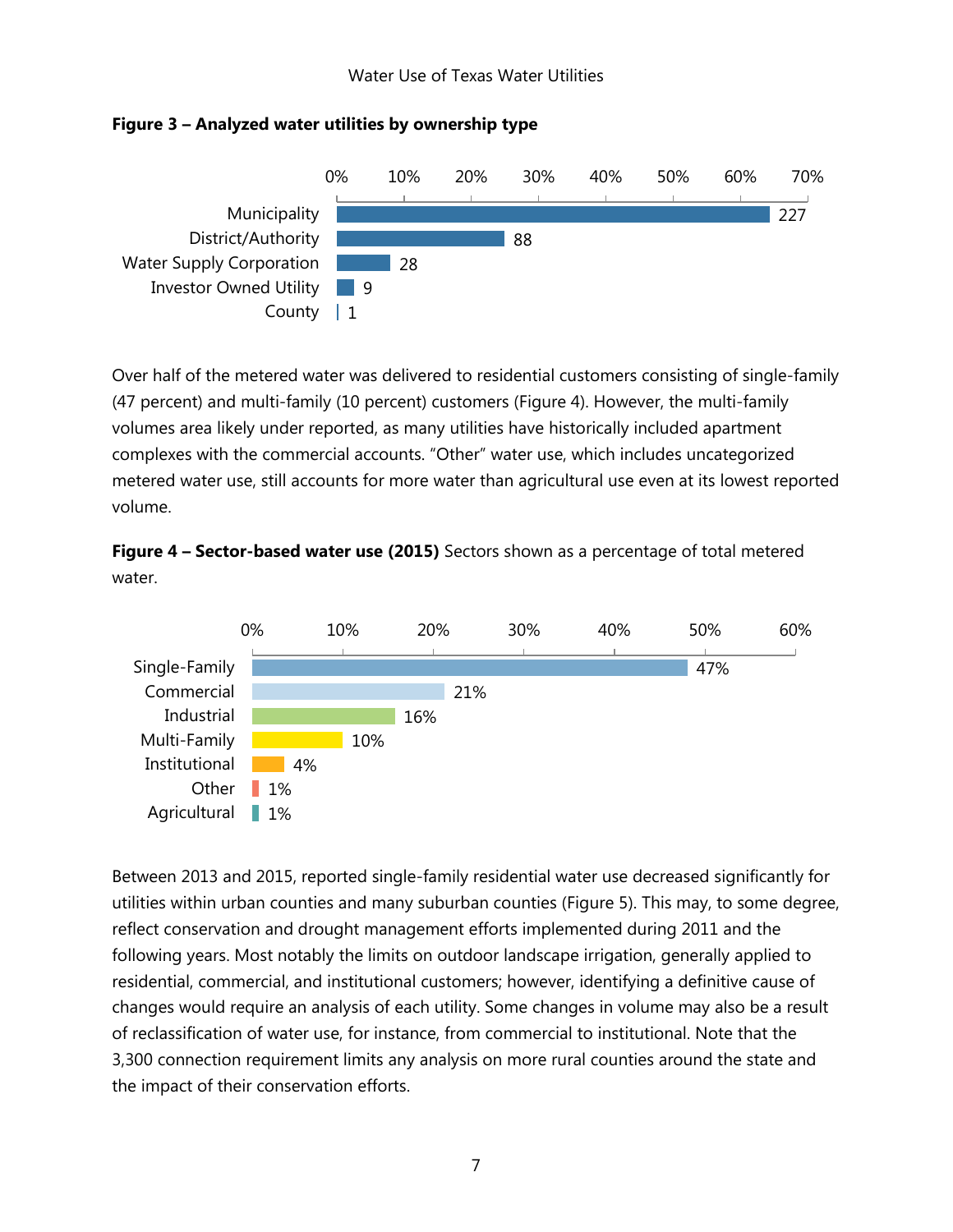### **Figure 5 – Change in reported water use by sector from 2013 to 2015 (in billions of**

**gallons)** Counties may be represented by one or more utilities. Multi-family and agricultural sectors are not included due to limited data.

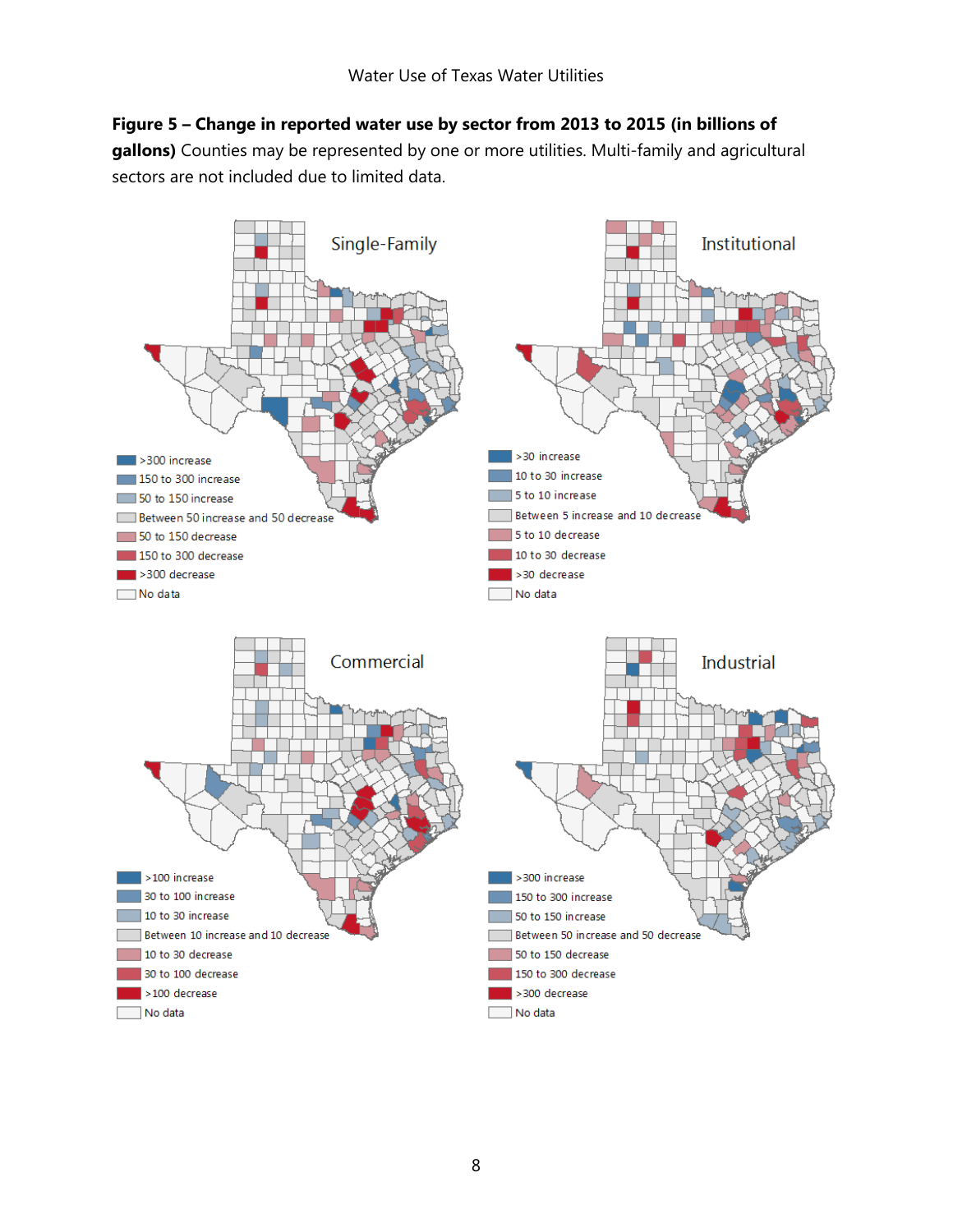### <span id="page-13-0"></span>*Water Use by Utility Size*

Each utility serves a different customer base; however, it is instructive to categorize water utilities into general size categories to examine if there are common characteristics within the utilities of a similar size. The following section summarizes water use information for four general size categories based upon the total connections reported in the TCEQ's Safe Drinking Water Information System:

- **Medium water utilities** 3,300 to 16,667 connections (generally 10,000 to 50,000 population)
- **Medium-large water utilities** 16,668 to 33,333 connections (generally 50,000 to 100,000 population)
- **Large water utilities**  33,334 to 166,666 connections (generally 100,000 population to 500,000 population)
- **Metropolitan water utilities** more than 166,666 connections (generally more than 500,000 population)

The criterion of 3,300 connections was set in Senate Bill 181. The category of "medium" is used to distinguish such systems from the small-system designation of utilities with less than 3,300 connections used by the U.S. Environmental Protection Agency's Drinking Water Infrastructure Needs Survey and Assessment. The additional break points for the size categories were selected for this report based upon population thresholds for various local government development powers, such as extra-territorial jurisdiction buffer size and eligibility for federal Community Development Block Grants. The vast majority of water utilities fall into the medium category (Figure 6).

It is generally the case that smaller utilities will have a greater percentage of their water used for single-family residences (Figure 7). As a community and its water utility grows, more multifamily, institutional, commercial, and industrial customers tend to be established. Furthermore, agricultural water use tends to decrease as a utility becomes larger and more urbanized. There seems to be little trend in the "other" sector and may expose a limitation of the data.

Although there are strong trends between size and associated sector water use, there are utilities which serve almost 100 percent of their water to single family homes. Conversely, some utilities may serve significantly more industrial, commercial, or institutional customers. The customer base of utilities is unique to the water demands of their location, other utilities in the surrounding area, and available water sources. For example, the industrial sector of metropolitan utilities is heavily weighted by City of Houston's response of 48 percent industrial use.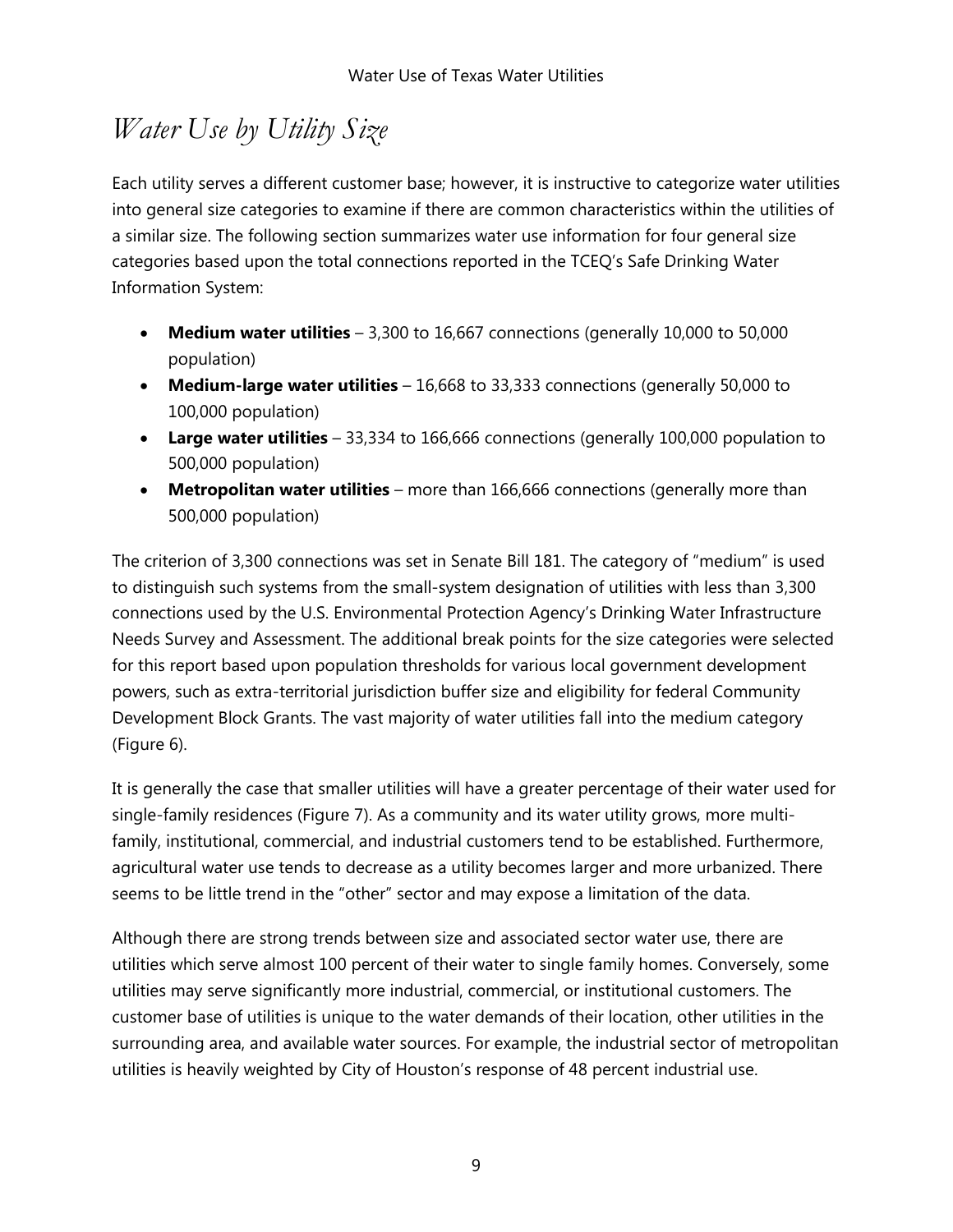

**Figure 6 – Analyzed water utilities by size (2015)**

**Figure 7 – Sector-based water use by size (2015)** Sectors with less than 3 percent are not labeled on the chart. Percentages may not total to 100 percent due to rounding.

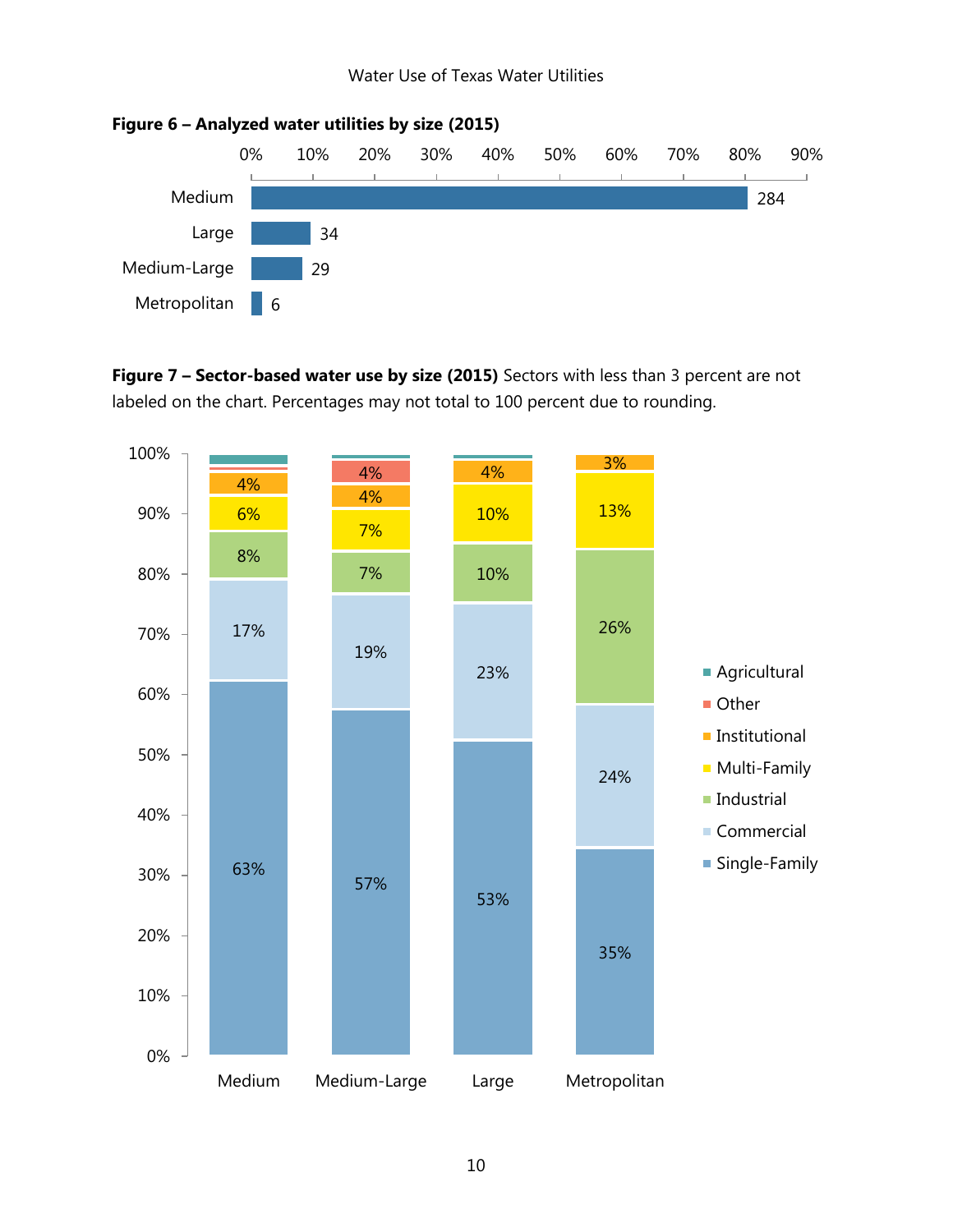## <span id="page-15-0"></span>**5 Daily Water Use**

Comparing gallons per capita daily water use is often difficult due to variations in assumptions and calculations. Senate Bill 181 legislation directed the TWDB and TCEQ to develop a uniform methodology of calculating the total and residential water use in gallons per capita daily. The average total gallons per capita daily generally increases with the size of the utility due to the fact that larger utilities tend to have more institutional, commercial, and industrial customers which will increase the gallons per capita daily; more water is used, but not necessarily by residents.

In regard to per capita water use, as shown in Table 1, no correlation appears between the average residential (single-family and multi-family) water use gallons per capita daily, often referred to as "GPCD," and the size category of the utility. This may be due to the difficulty in refining the connection count and water use reporting of multi-family facilities, but it may also be that there is little variation in the average single-family residential water use between utilities of a different size, as shown in Table 1. A larger variation may occur when examining other characteristics, including: the geographic location of the utility, the residential water rates, or automatic irrigation characteristics of residential lots.

**Table 1 – Average per-capita daily water use by utility size for 2015 (in gallons)** Using the 2010 U.S. Census average persons-per-household size for Texas of 2.75.

|                 | Medium | Medium-large | Large | Metropolitan | All analyzed<br>utilities |
|-----------------|--------|--------------|-------|--------------|---------------------------|
| Residential     | 84     | 92           | 88    | 91           | 88                        |
| Total water use | 111    | 127          | 129   | 173          | 138                       |

When water use by sector is available, the average per-connection daily water use better characterizes the utility and their customers. When daily water use per connection is calculated, the water use variation between different customer sectors becomes apparent (Table 2). The higher per-connection water usage for multi-family connections is possibly an indication of the difficulty faced by utilities in determining the number of apartment units/connections versus a master meter for an entire apartment complex. Instructions in the Water Use Survey specify the intent to collect the number of housing *units* rather than a count of the master connections for each apartment complex. The types of facilities within commercial, industrial, institutional, and agricultural sectors can greatly vary in water use and are not represented in this report.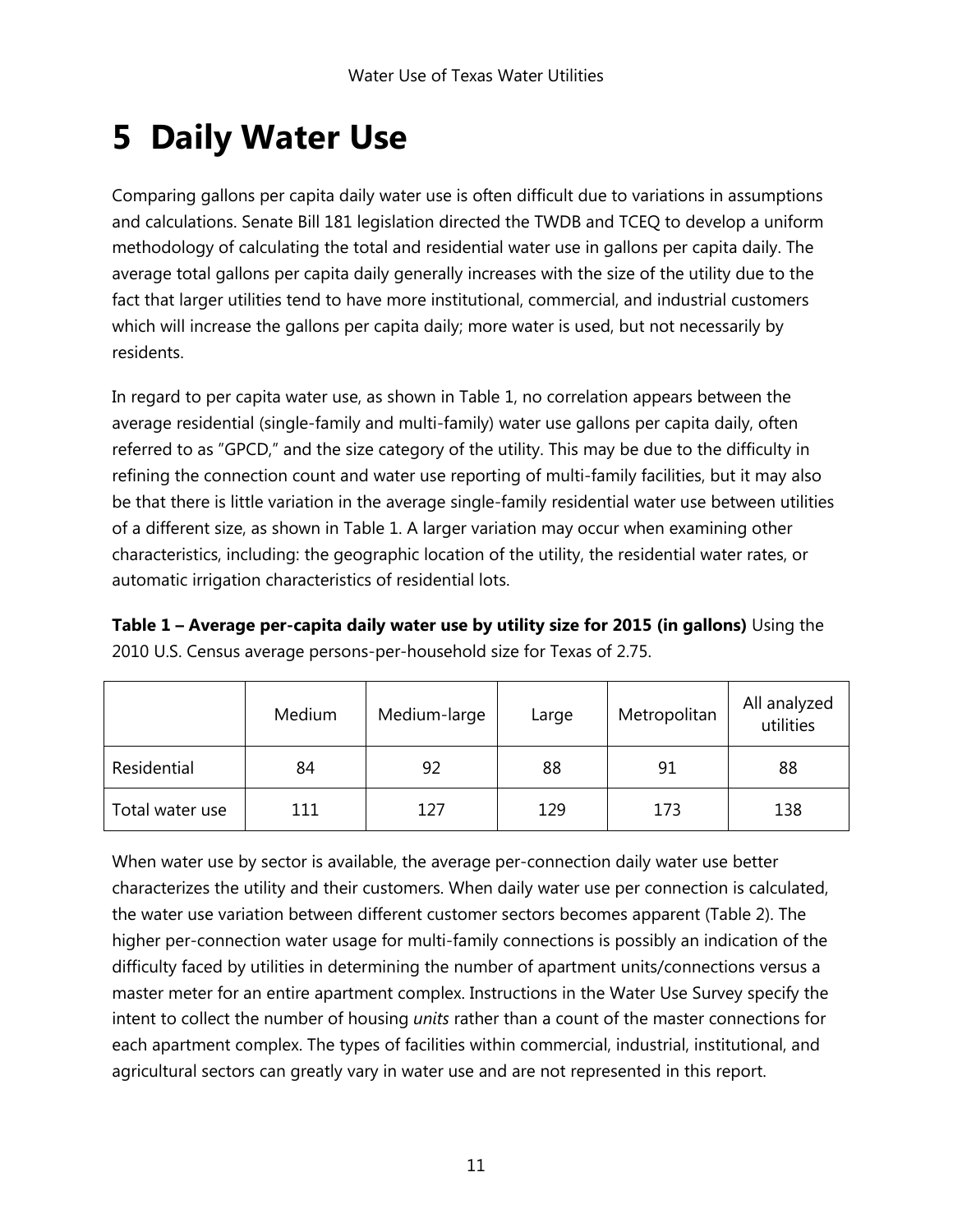|                           | Medium | Medium-large | Large | Metropolitan | All analyzed<br>utilities |
|---------------------------|--------|--------------|-------|--------------|---------------------------|
| Single-family residential | 228    | 253          | 248   | 207          | 229                       |
| Multi-family residential  | 263    | 260          | 218   | 607          | 345                       |
| Commercial                | 767    | 1,076        | 1,223 | 1,335        | 1,134                     |
| Industrial                | 27,236 | 19,527       | 9,300 | 10,063       | 10,945                    |
| Institutional             | 1,956  | 2,081        | 2,013 | 5,958        | 2,565                     |
| Agricultural              | 759    | 1,122        | 562   | $\mathbf 0$  | 851                       |
| Total water use           | 305    | 348          | 356   | 476          | 383                       |

**Table 2 – Average per-connection daily water use by utility size for 2015 (in gallons)**

## <span id="page-16-0"></span>**6 Future and Related Efforts**

<span id="page-16-1"></span>*Utility Efforts to Measure Water Use by Sectors*

As previously noted, 2012 was the first year that water utilities were surveyed for their categorical water use and the number of connections, as specified in Senate Bill 181. Of the 353 water utilities analyzed, 311 were able to categorize 90 percent or more of their 2015 metered water use. This represents a slight increase in the number of utilities able to report at that level in the 2015 report (304 utilities). The decrease in the volume of metered water categorized as Other in Figure 2 shows that utilities are increasing their ability to account for water in the six sectors cited in the statute. Utility efforts shown in the increase of information reported provide encouragement in the resolve to better understand utility water use.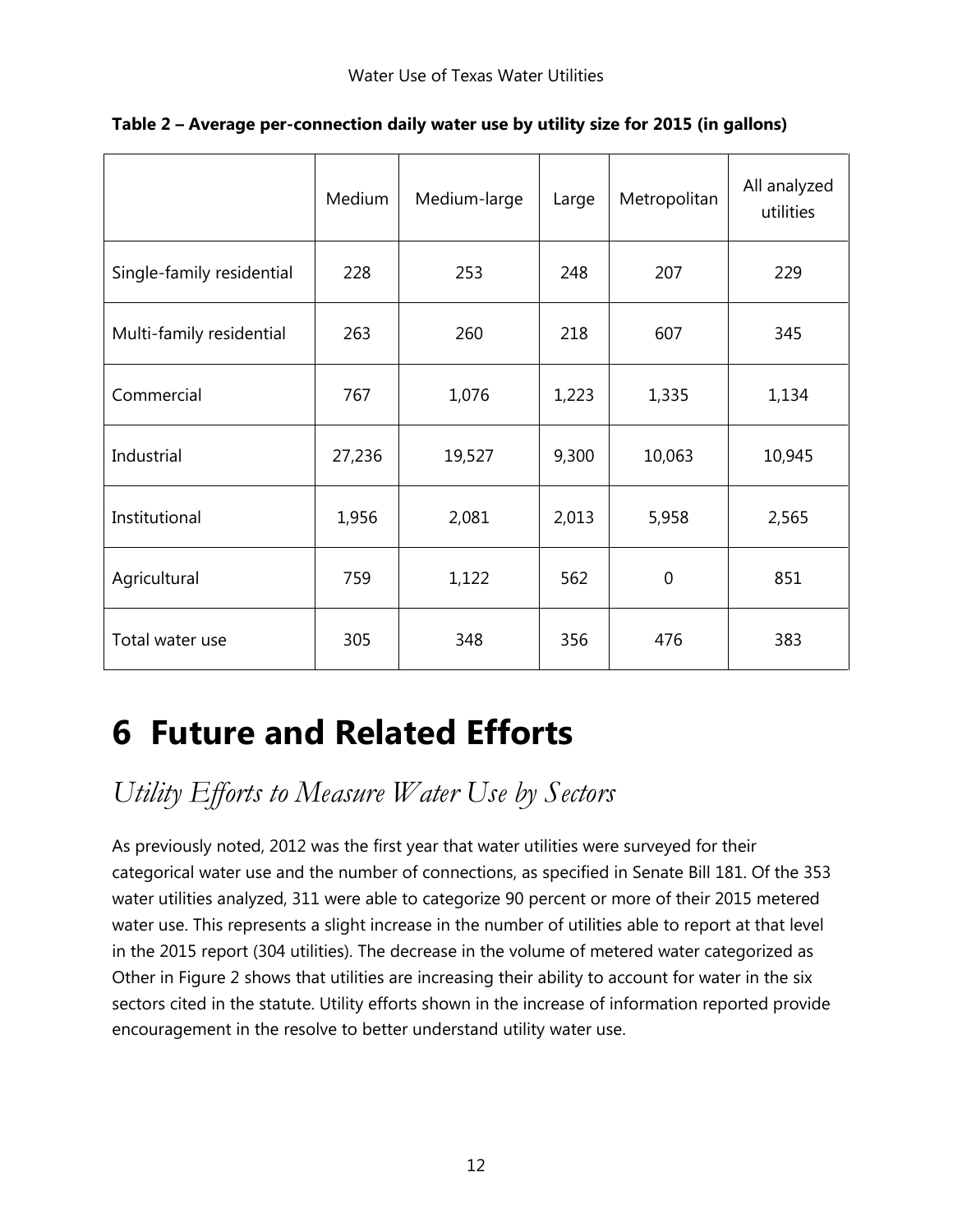### <span id="page-17-0"></span>*TWDB Online Data-Collection Efforts*

The 83rd Texas Legislature (2013) appropriated funds for the TWDB to consolidate online reporting for the Water Use Survey, Water Loss Audit, and the Conservation Plan Annual Report.<sup>[3](#page-17-2)</sup> As was noted earlier, the information analyzed in this report was collected in the Water Use Survey due to its annual and near universal collection of data from community public water systems, which are the building blocks of water utilities. The integration of the data collection between the survey, the audit, and the Conservation Plan Annual Report will provide a unique opportunity to view how utilities use, lose, and conserve their water. In 2016, the two reports (with existing online tools), the Water Use Survey and the Water Loss Audit, were integrated such that all common information entered into the survey will automatically be populated in the audit's online form. A subsequent phase of the project, intended to be operational in January 2017, will entail the creation of an online reporting tool for the Conservation Plan Annual Report. Similar to the Survey-Audit integration, any common data entered into the first two forms will be populated in the Conservation Annual Report.

## <span id="page-17-1"></span>**7 Conclusion**

Texas water utilities are increasing their ability to understand their individual customer base and the volume of water delivered to customers. This will allow Texans to better understand how water is being used by their water utilities. Such knowledge will assist utilities to better focus their water conservation efforts and programs on the customer sectors for which the results will be most cost effective to their system.

<span id="page-17-2"></span><sup>3</sup> 83rd Texas Legislature, General Appropriations Act, page VI-61, paragraph 24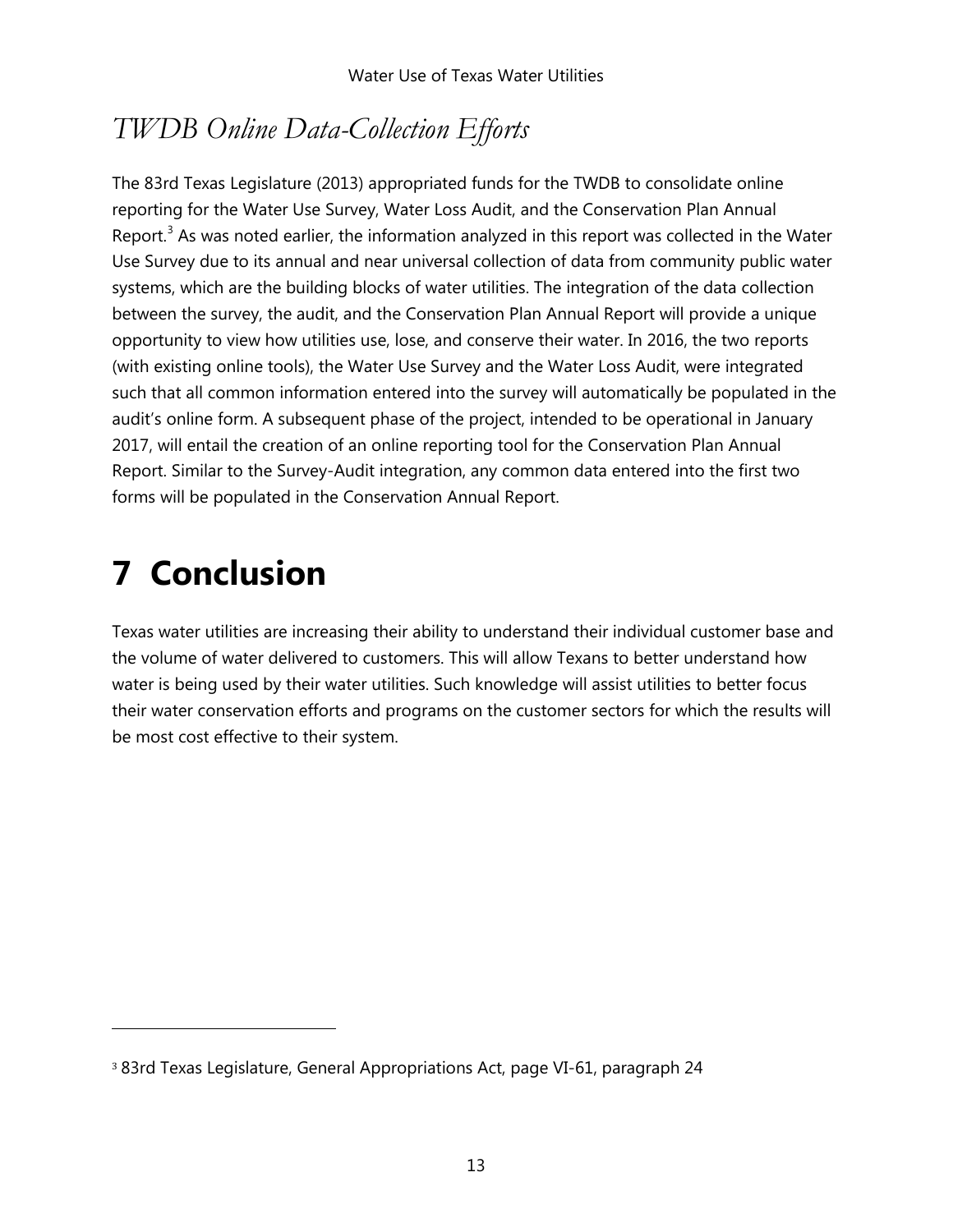## <span id="page-18-0"></span>**8 Appendix A – General Description of Senate Bill 181**

In 2011, the 82nd Texas Legislature passed Senate Bill 181 to address the calculation and reporting of water usage by municipalities and water utilities for state water planning and other purposes. Through amendments to Chapter 16 of the Texas Water Code, this legislation established a consistent method for reporting water use data and to improve conservation reporting procedures.

Texas Water Code §16.053(e) requires that regional water plans include information on projected water use and conservation in the regional water planning area, as well as the implementation of projects and water conservation strategies necessary to meet the state's water demands based on these projections. Evaluating implementation of such conservation strategies is dependent upon utilities measuring their water use in a consistent manner over time.

Senate Bill 181 added §16.403 and §16.404 to the Texas Water Code. Section 16.403, Water Use Reporting, requires the TWDB and the TCEQ, in consultation with the Water Conservation Advisory Council (WCAC), to develop a uniform, consistent methodology for calculating water use and a guidance document for reporting on water conservation. Municipalities and water utilities with more than 3,300 connections are to use these methodologies in their efforts to develop water conservation plans and prepare annual reports and five-year implementation reports. Section 16.404, Rules and Standards, directs the TWDB and the TCEQ to require an entity to report the most detailed level of water use data that the entity is capable of producing.

Senate Bill 181 required that by January 1 of 2015 and of each subsequent odd-numbered year, the TWDB shall submit to the legislature a report regarding the statewide water usage by water utilities in the residential, industrial, agricultural, commercial, and institutional sectors, as well as the data collection and reporting program developed.

### <span id="page-18-1"></span>*Development of the Data Collection and Reporting Program*

The development of the reporting methodology was conducted by a committee described as the "Senate Bill 181 Committee," composed of staff from the TWDB and the TCEQ, as well as interested members of the WCAC. The committee met periodically in late 2011 and early 2012 to discuss rules, definitions, calculations, guidance documents, and other requirements pertaining to the implementation of the bill. Documents developed by the Senate Bill 181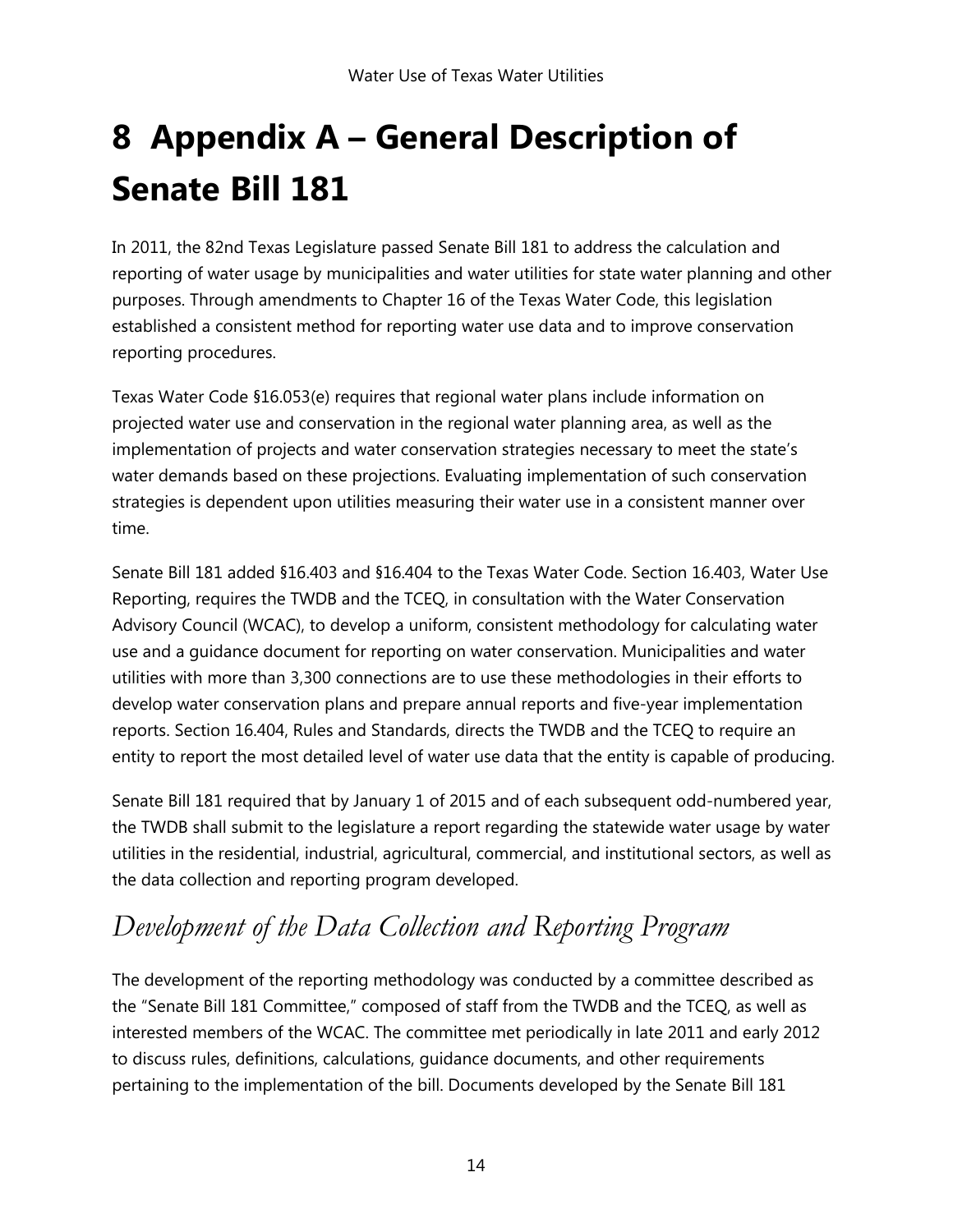Committee were posted on the TWDB's website for public review and resulted in the *Guidance and Methodology for Reporting on Water Conservation and Water Use.4* Much of the following information can be found in the guidance document available on the TWDB's website.

### <span id="page-19-0"></span>*Water Use Calculation Methodology*

Senate Bill 181 stated that "a sector-based water use metric, adjusted for variables in water use by municipalities and water utilities, is necessary in order to provide an accurate comparison of water use and water conservation among municipalities and water utilities" (Texas Water Code §16.403(a)(6)). The TWDB and TCEQ, in consultation with the WCAC, were tasked to develop a uniform, consistent methodology and guidance for calculating water use and conservation to be used by a municipality or water utility in developing water conservation plans and preparing reports required under this code. At a minimum, this sector-based methodology and guidance was required by Senate Bill 181 (Texas Water Code §16.403(b)) to include

- a method of calculating total water use by a municipality or water utility, including water billed and nonrevenue water used, and a method of calculating water use for each sector of water users served by a municipality or water utility;
- a method of calculating total water use by a municipality or water utility in gallons per capita per day;
- a method of classifying water users within sectors;
- a method of calculating water use in the residential sector that includes both singlefamily and multi-family residences, in gallons per capita per day;
- a method of calculating water use in the industrial, agricultural, commercial, and institutional sectors that is not dependent on a municipality's population or the number of customers served by a water utility;
- guidelines on the use of service populations by a municipality or water utility in developing a per-capita-based method of calculation, including guidance on the use of permanent and temporary populations in making calculations.

The results of the collaboration between the TWDB, TCEQ, and WCAC in developing the methodology and guidance can be found in *Guidance and Methodology for Reporting on Water Conservation and Water Use*.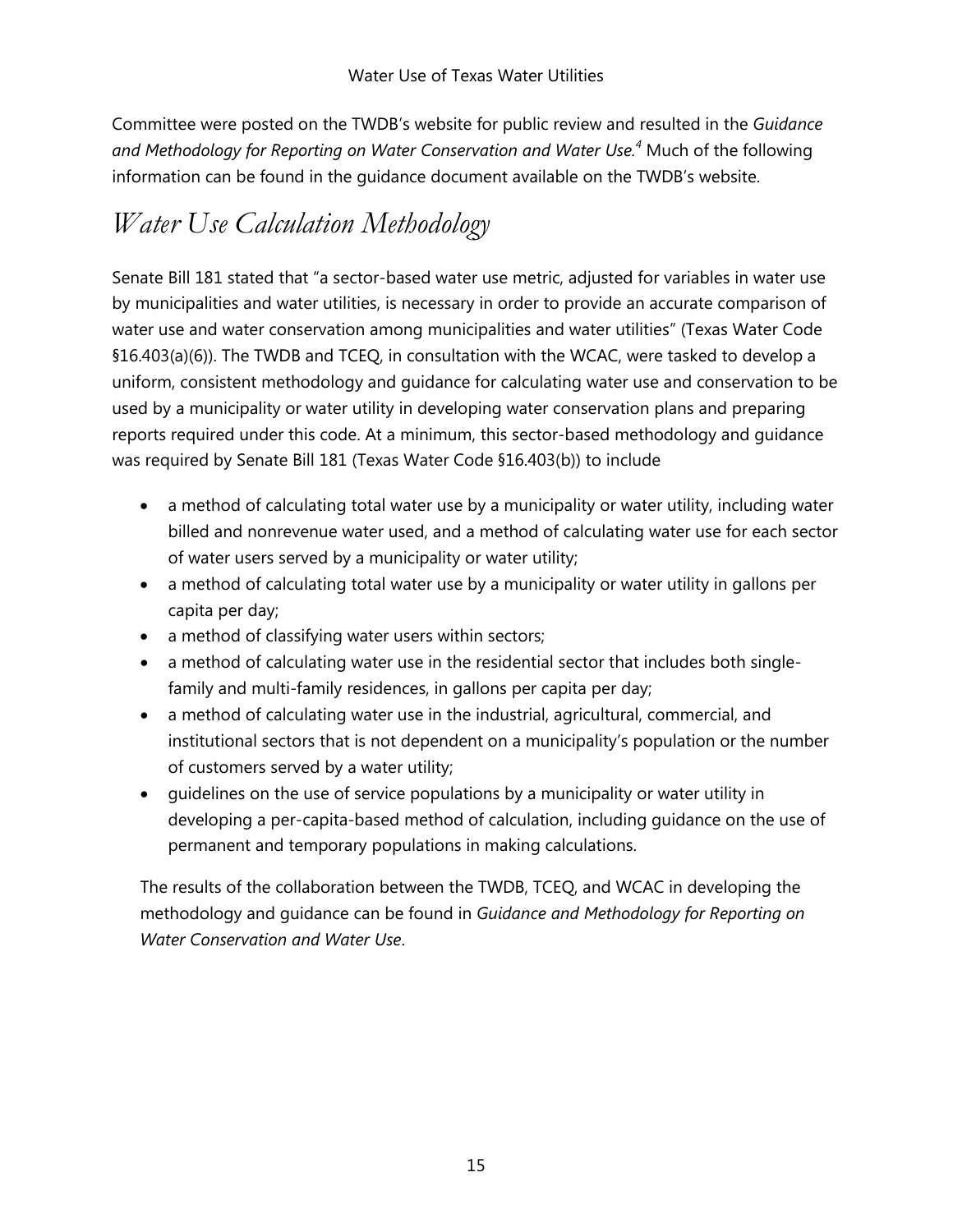## <span id="page-20-0"></span>**9 Appendix B – Sector Descriptions**

### **Total Water Use and Residential Water Use**

The legislature directed the TWDB and the TCEQ, in consultation with the Water Conservation Advisory Council, to develop "a uniform, consistent methodology and guidance for calculating water use," including total water use in gallons per capita daily and residential (single-family and multi-family) in gallons per capita daily (Texas Water Code §16.403b). The previously mentioned Senate Bill 181 Committee developed such methodology and guidance and a full description of such gallons per capita daily figures can be found in *Guidance and Methodology for Reporting on Water Conservation and Water Use*. [4](#page-20-1)

### *Total Water Use*

"Total gallons per capita per day takes into account all water use sectors that a system may have including residential, industrial, commercial, institutional, and agricultural. This metric then divides the total volume of water taken into the system by a population number even though not all of the water use may be population-dependent" (Guidance, p, 29).

### *Residential Water Use*

"Residential gallons per capita per day - the total gallons sold for residential use by a public water supplier divided by the residential population served and then divided by the number of days in the year" (Texas Administrative Code Chapter 288.1) (Guidance, p. 33).

#### **Single-family Residential**

 $\overline{a}$ 

Single-family residential use is defined as the use of water that is delivered to single residences, which applies to indoor and outdoor uses. Single-family residential use is a classification of housing where a single detached dwelling is a free-standing residential building. However, duplexes are also included in the single-family residential sector due to the similarity in water use and the common practice of allowing duplexes within single-family residential zoning areas.

<span id="page-20-1"></span> $4$  [www.twdb.texas.gov/conservation/doc/SB181Guidance.pdf](http://www.twdb.texas.gov/conservation/doc/SB181Guidance.pdf) (Hereafter referred to as Guidance.)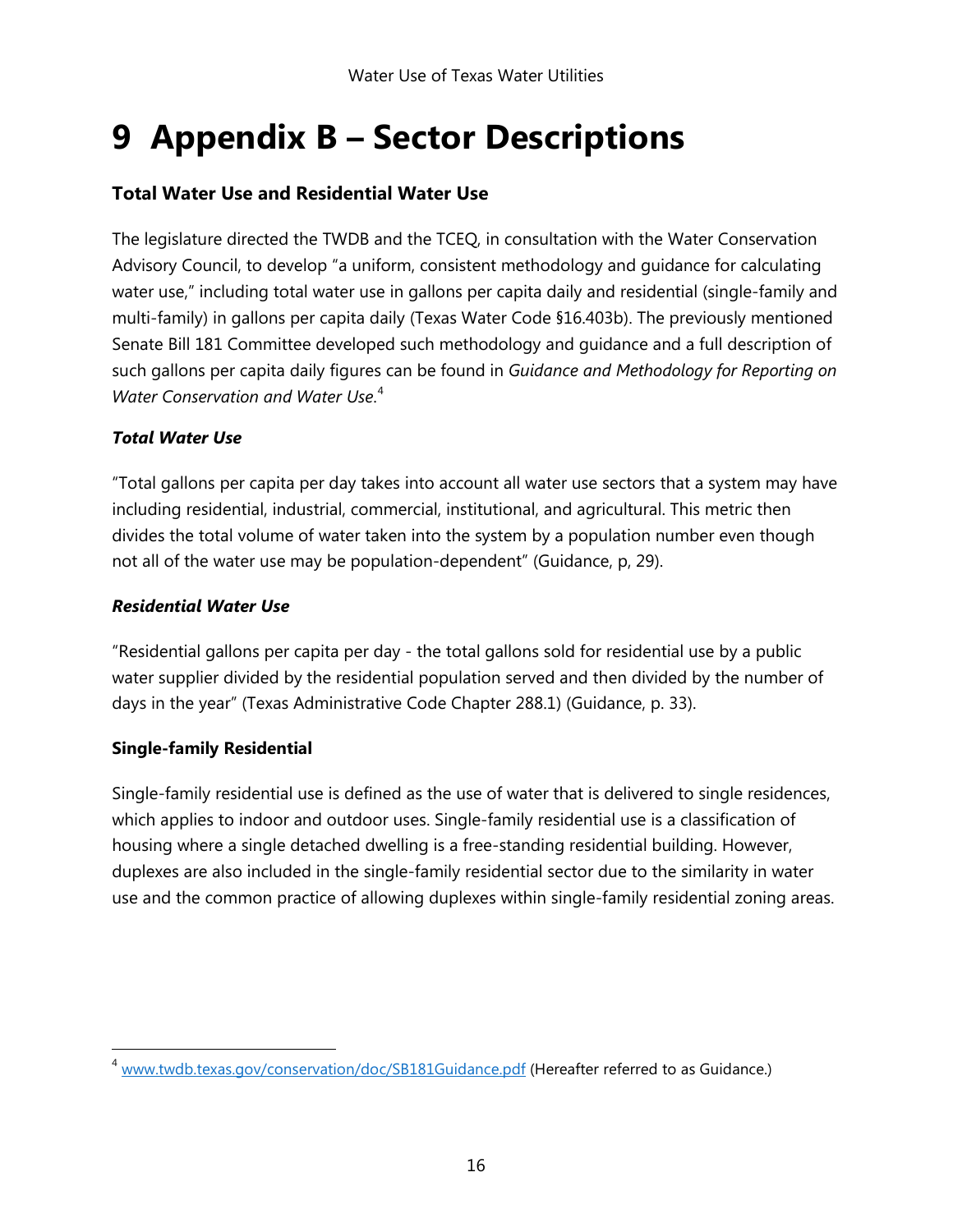#### **Multi-family Residential**

Multi-family residential use is a classification of housing where multiple separate housing units for residents are contained within one building or several buildings within one complex. Water use and the number of units (connections) is often difficult for utilities to report as the apartment complex may be categorized as commercial and the complex may have a single meter.

#### **Institutional**

Institutional use is defined as the use of water by an establishment dedicated to public service, such as a school, university, church, hospital, nursing home, prison, or government facility. All facilities dedicated to public service are considered institutional regardless of ownership. (Guidance, p. 15)

### **Commercial**

Commercial use is defined as the use of water by a place of business, such as a hotel, restaurant, or office building. This does not include multi-family residences or agricultural, industrial, or institutional users. (Guidance, p. 14)

#### **Industrial**

Industrial use is defined as the use of water in processes designed to convert materials of a lower order of value into forms having greater usability and commercial value, and the development of power by means other than hydroelectric, but does not include agricultural use. (Guidance, p. 14)

### **Agricultural**

Agricultural use is defined as any water use involving agriculture, including irrigation. Agriculture is defined to include the following activities:

- Cultivating the soil to produce crops for human food, animal feed, or planting seed, or for the production of fibers
- The practice of floriculture, viticulture, silviculture, and horticulture, including the cultivation of plants in containers or non-soil media by a nursery grower
- Raising, feeding, or keeping animals for breeding purposes or for the production of food or fiber, leather, pelts, or other tangible products having a commercial value
- Raising or keeping equine animals
- Wildlife management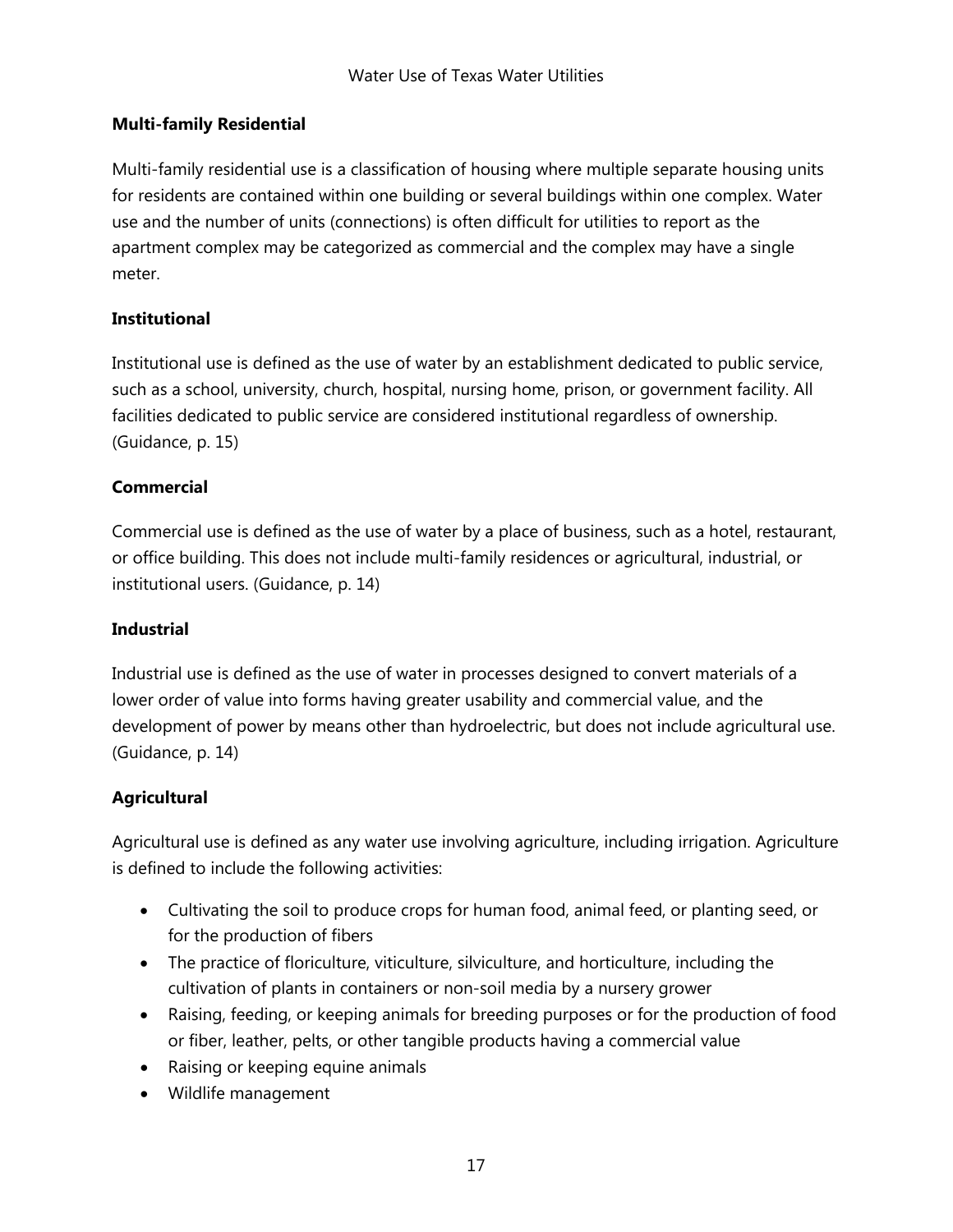• Planting cover crops, including cover crops cultivated for transplantation, or leaving land idle for the purpose of participating in any governmental program or normal crop or livestock rotation procedure. (Guidance, p. 14)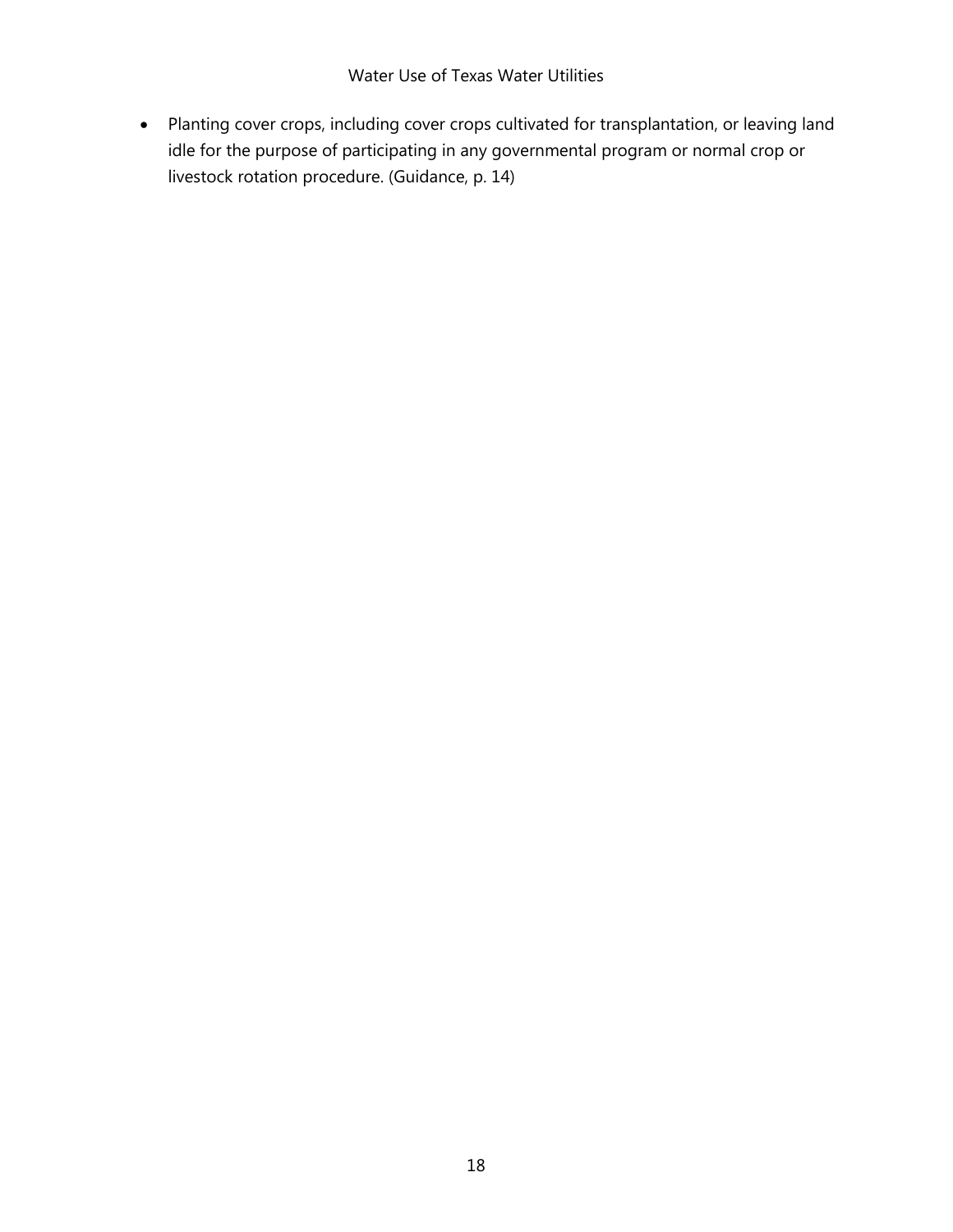## <span id="page-23-0"></span>**10 Appendix C – List of Analyzed Water Utilities in 2015**

(FWSD = Fresh Water Supply District; MUD = Municipal Utility District; SUD = Special Utility District; WCID = Water Control and Improvement District; WSC = Water Supply Corporation)

Acton MUD Agua SUD Aqua Texas Aqua WSC Atascosa Rural WSC Benbrook Water Authority Benton City WSC Bethesda WSC Bi-County WSC Bolivar Peninsula SUD Bolivar WSC Bridgestone MUD Brookesmith SUD Brushy Creek MUD Caddo Basin SUD Canyon Lake Water Service Cash SUD City of Abilene City of Addison City of Alamo City of Alice City of Allen City of Alvin City of Amarillo City of Andrews City of Angleton City of Anna City of Aransas Pass City of Arlington City of Athens City of Austin

City of Azle City of Balch Springs City of Bastrop City of Bay City City of Baytown City of Beeville City of Bellmead City of Belton City of Big Spring City of Boerne City of Bonham City of Borger City of Brenham City of Bridge City City of Brownfield City of Brownsville City of Brownwood City of Bryan City of Buda City of Burkburnett City of Burleson City of Canyon City of Carrollton City of Carthage City of Cedar Hill City of Cedar Park City of Celina City of Cibolo City of Cleburne City of Clute City of College Station City of Colleyville City of Colony City of Conroe City of Converse City of Copperas Cove City of Corpus Christi City of Corsicana City of Crosbyton City of Crowley City of Cuero City of Dalhart City of Dallas City of Deer Park City of Denison City of Denton City of Desoto City of Donna City of Dumas City of Duncanville City of Eagle Pass City of Edinburg City of El Campo City of Elgin City of Ennis City of Euless City of Fairview City of Farmers Branch City of Fate City of Forest Hill City of Forney City of Fort Stockton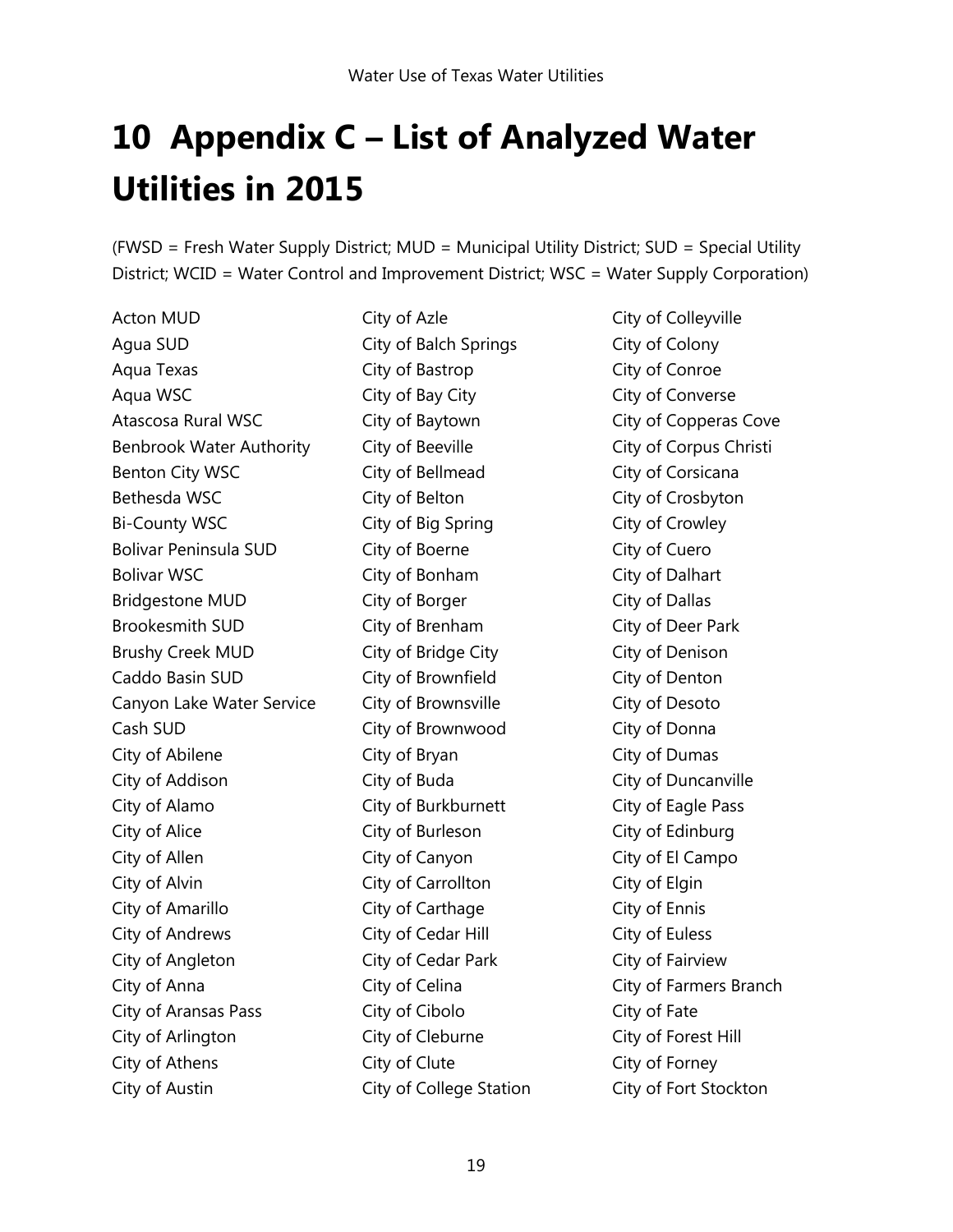City of Fort Worth City of Fredericksburg City of Freeport City of Friendswood City of Gainesville City of Galena Park City of Galveston City of Garland City of Georgetown City of Glenn Heights City of Graham City of Granbury City of Grand Prairie City of Grapevine City of Groves City of Haltom City City of Harker Heights City of Harlingen City of Henderson City of Hereford City of Hewitt City of Hidalgo City of Highland Park City of Highland Village City of Hitchcock City of Horseshoe Bay City of Houston City of Humble City of Huntsville City of Hurst City of Hutto City of Ingleside City of Irving City of Jacksonville City of Jasper City of Jersey Village City of Katy City of Kerrville City of Kilgore

City of Killeen City of Kingsville City of Kyle City of La Marque City of La Porte City of Lake Jackson City of Lamesa City of Lancaster City of Laredo City of League City City of Leander City of Levelland City of Lewisville City of Lockhart City of Longview City of Lubbock City of Lufkin City of Mabank City of Mansfield City of Marshall City of Mcallen City of Mckinney City of Mercedes City of Mesquite City of Midland City of Midlothian City of Mineral Wells City of Mission City of Mount Pleasant City of Murphy City of Nacogdoches City of Navasota City of Nederland City of New Braunfels City of North Richland Hills City of Odessa City of Orange City of Palestine City of Paris

City of Pasadena City of Pearland City of Pecos City of Pflugerville City of Pharr City of Plainview City of Plano City of Pleasanton City of Port Arthur City of Port Lavaca City of Port Neches City of Portland City of Princeton City of Richardson City of Richland Hills City of Richmond City of Rio Grande City City of Robinson City of Rockport City of Rockwall City of Roma City of Rosenberg City of Round Rock City of Rowlett City of Royse City City of Sachse City of Saginaw City of San Angelo City of San Benito City of San Juan City of San Marcos City of Schertz City of Seabrook City of Seagoville City of Seguin City of Sherman City of Silsbee City of Snyder City of South Houston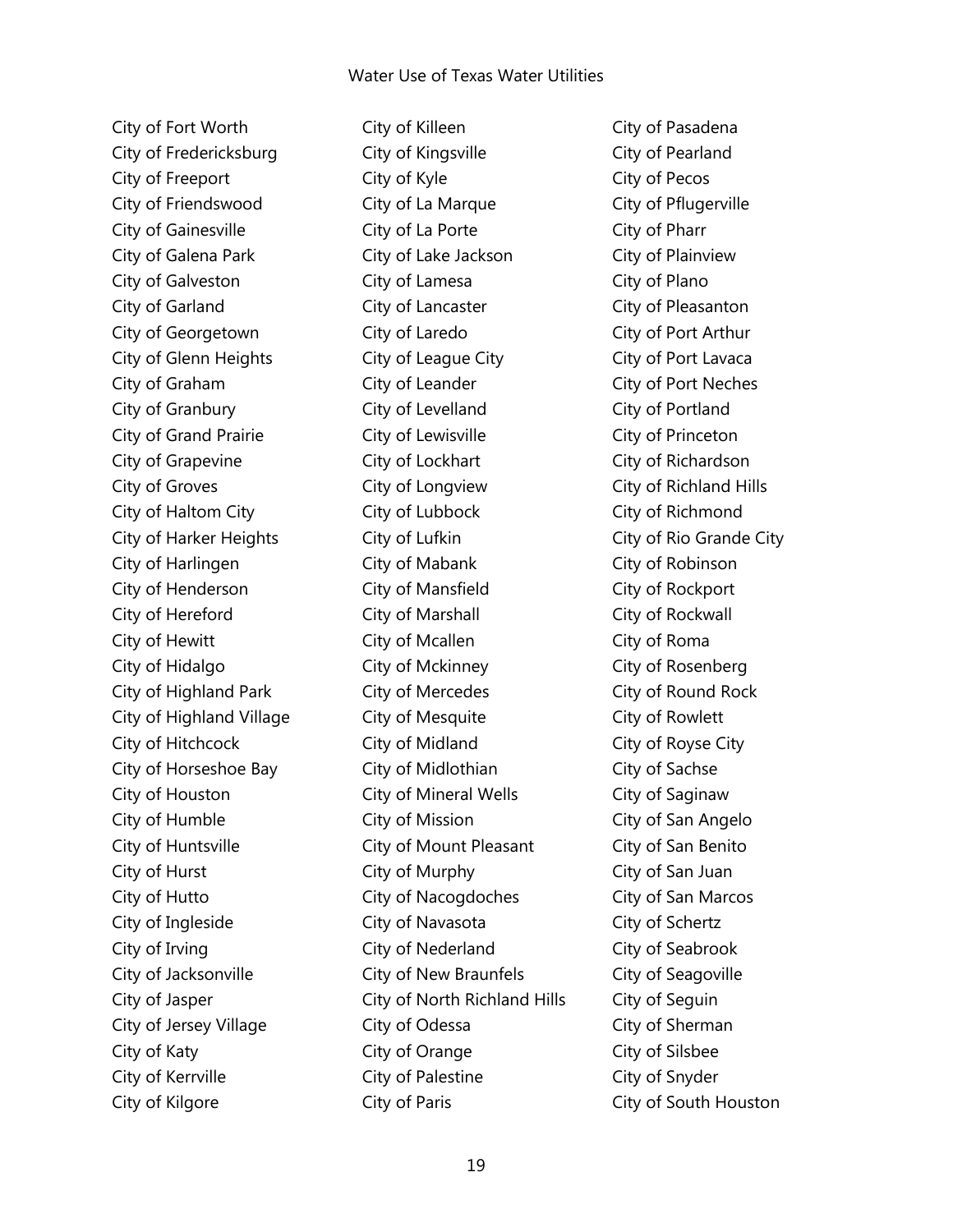City of Southlake City of Stephenville City of Sugarland City of Sulphur Springs City of Sweetwater City of Taylor City of Terrell City of Texarkana City of Texas City City of Tomball City of Tyler City of Universal City City of Uvalde City of Vernon City of Victoria City of Waco City of Watauga City of Waxahachie City of Weatherford City of Webster City of Weslaco City of West University Place City of Wichita Falls City of Woodway City of Wylie Clear Brook City MUD Clear Lake City Water Authority Corix Utilities Texas Crystal Clear WSC Cypress Hill MUD 1 Cypress Springs SUD Del Rio Utilities Commission Denton County FWSD 1-A Denton County FWSD 7 East Cedar Creek FWSD East Central WSC-General Water Distribution System (East Central WSC)

East Fork SUD East Rio Hondo WSC El Paso Water Utilities Public Service Board Fort Bend County MUD 23 Fort Bend County MUD 25 Fort Bend County MUD 30 Fort Bend County WCID 2 G M WSC Galveston County WCID 1 Goforth SUD Green Valley SUD Gum Springs WSC Harris County FWSD 51 Harris County FWSD 61 Harris County MUD 102 Harris County MUD 120 Harris County MUD 157 Harris County MUD 165 Harris County MUD 167 Harris County MUD 168 Harris County MUD 200 Harris County MUD 26 Harris County MUD 285 Harris County MUD 368 Harris County MUD 386 Harris County MUD 55 Harris County MUD 71 Harris County MUD 81 Harris County MUD 82 Harris County Utility District 6 Harris County WCID 109 Harris County WCID 36 Hilco United Services H-M-W SUD Horizon Regional MUD Hudson WSC Johnson County SUD Jonah Water SUD

Kempner WSC Kingsland WSC Laguna Madre Water District Lake Cities Municipal Utility Authority Lake Livingston Water Supply And Sewer Service Lakeway MUD Lamar County Water Supply **District** Langham Creek Utility District Lee County WSC Lindale Rural WSC Lumberton MUD Manville WSC Mauriceville SUD Memorial Villages Water Authority Military Highway WSC Monarch Utilities I Montgomery County MUD 46 Montgomery County MUD 47 Montgomery County MUD 60 Montgomery County MUD 9 Mountain Peak SUD MSEC Enterprises Mustang SUD New Caney MUD Newport MUD North Alamo WSC North Austin MUD 1 Northtown MUD Northwest Harris County MUD 5 Northwest Park MUD Nueces County WCID 3 Nueces County WCID 4 Orange County WCID 1 Pampa Municipal Water System